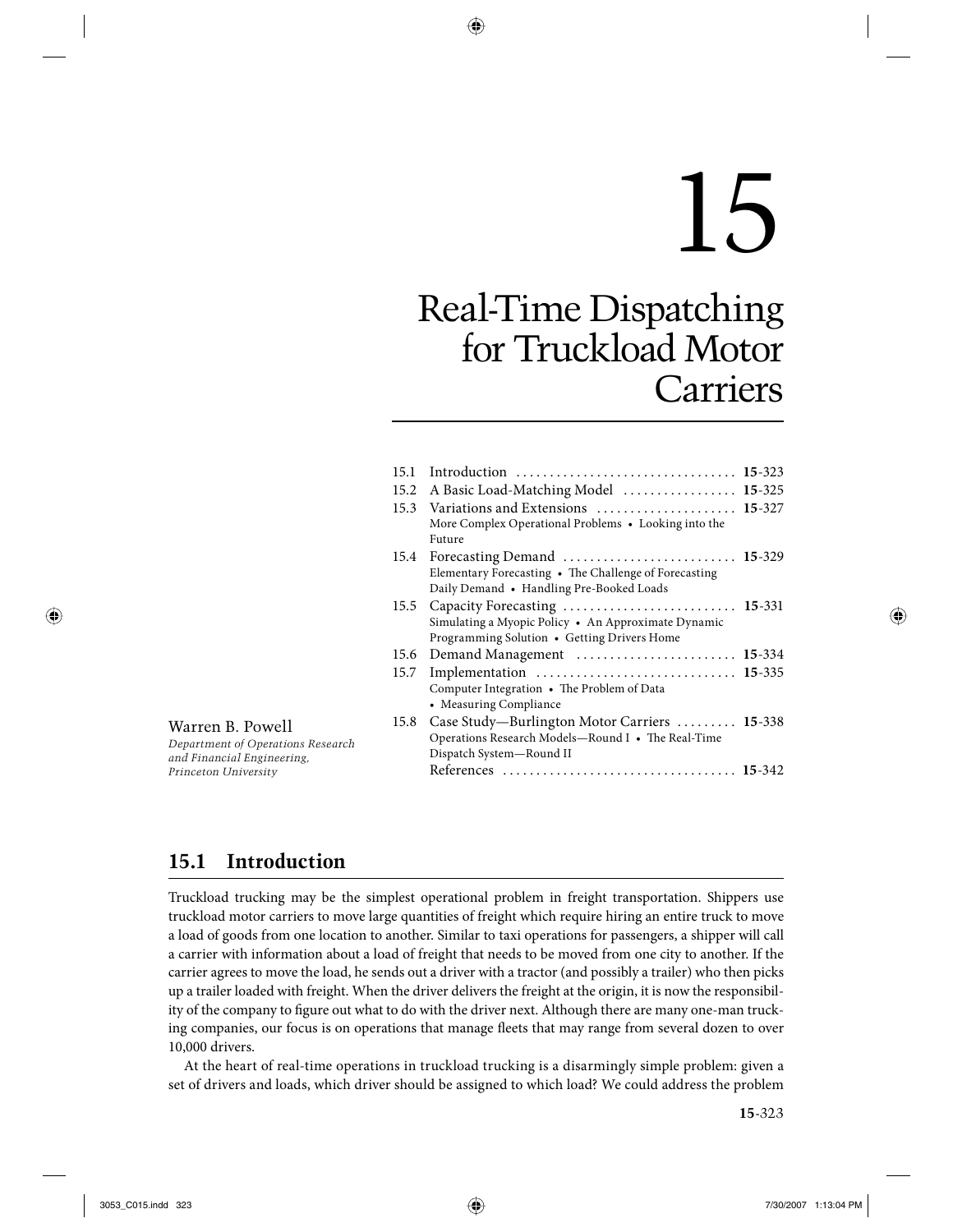from the perspective of a particular driver (what is the best load?) or a particular load (what is the best driver?), but the real problem requires juggling the needs of multiple drivers and loads. A company with 100 drivers, faced with the decision of which driver to assign to each of 100 loads, can choose from among  $100 \times 99 \times 98 \times \cdots \times 2 \times 1 \approx 10^{158}$  possible solutions.

⊕

In the 1970s, as part of a consulting project with a young trucking company called Schneider National (today, the largest truckload carrier in the United States), Dr. Richard Murphy, then a faculty member at the University of Cincinnati, recognized that the load-matching problem was a special type of linear programming problem known as a pure network. These are best visualized using the network in Figure 15.1. In this representation, drivers are represented as nodes on the left, with a flow of 1 unit entering each driver node. Links join driver nodes to load nodes, with an additional "load link" from each load node to a "supersink" from which all the flow leaves the network. An upper bound on each load link prevents more than one driver from covering each load. The mathematical structure of the problem guarantees that we would never assign a fraction of a driver to a load.

At that time, this observation meant that it was possible to solve very large problems with exceptionally powerful algorithms that were extremely fast (even on computers of that era). Just as important, the model provided for a surprisingly high level of detail in how the costs were calculated. The cost  $c_{rf}$  of assigning driver r to load  $\ell$  could include the cost of driving empty from the current location of the driver to where the load had to be picked up, along with a variety of other factors. For example, we could add artificial penalties for assigning drivers who would pick up the load after its pickup appointment, or if the driver would arrive so early that he would have to sit for several hours. We could put a bonus (negative cost) for desirable assignments such as putting sleeper teams (pairs of drivers who swap driving so that the truck does not sit idle while a driver sleeps) on long loads (where the team gets higher utilization). In real applications, the list of such issues can be quite long, and yet this simple model can handle a broad range of these operational goals and constraints.

Linear programming models and the associated algorithms looked like the perfect match of a new technology with an industrial application. They offered to overcome what appeared to be a major limitation of human dispatchers—the ability to consider all the drivers and loads at the same time when making a decision. Humans tend to break problems down into small pieces. What is the best driver to move a particular load? What load should I assign this available driver to? Juggling the assignment of multiple drivers and loads at the same time is beyond the problem solving skills of most people.

News of this model spread quickly, and suddenly other carriers wanted their own optimization models for solving the load-matching problems. A small cottage industry of consulting firms popped up in the late 1980s and 1990s to sell this technology. The promise of the technology closely matched the



**FIGURE 15.1** Network model for driver assignment problem.

⊕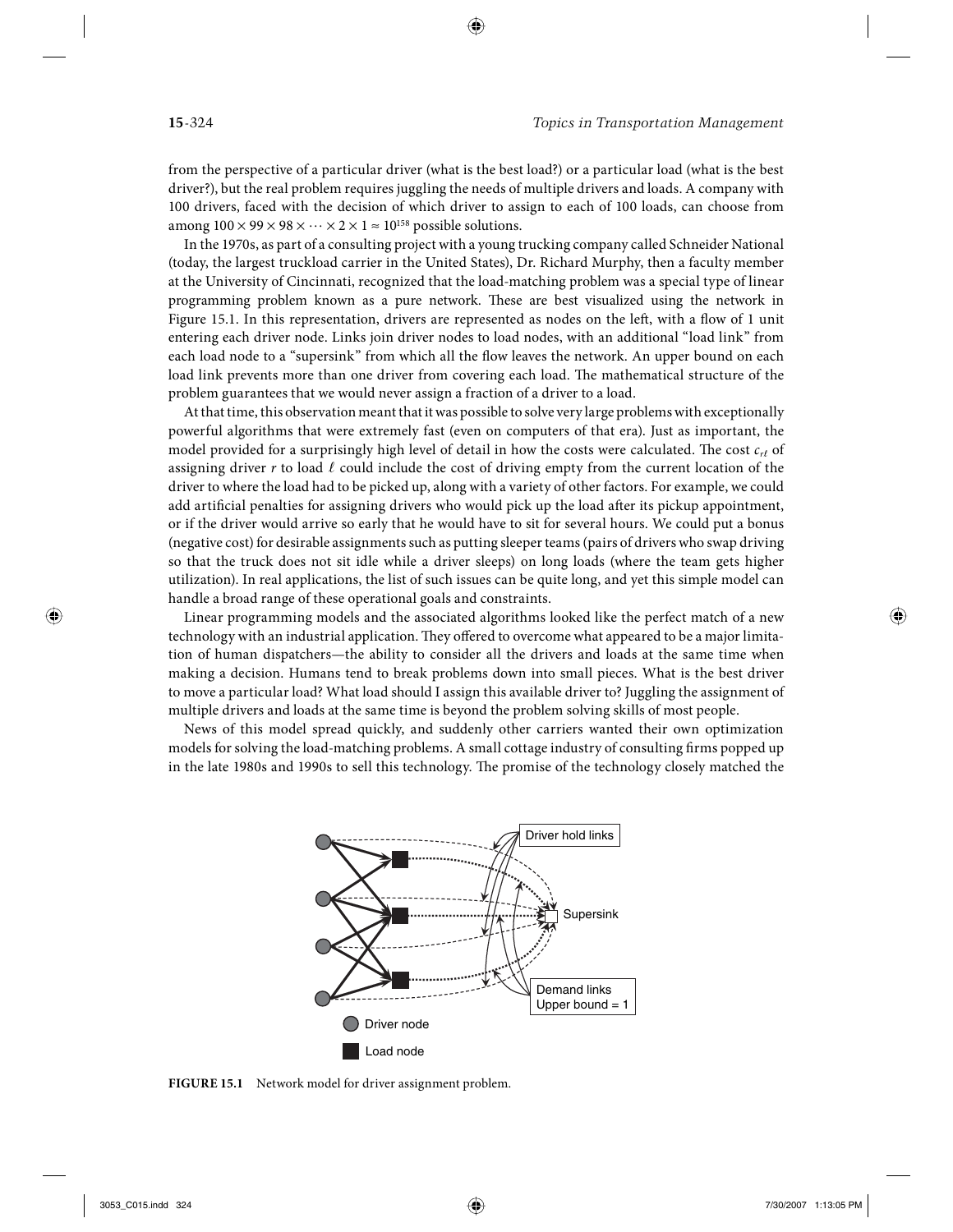early promises of robots building cars in the 1980s. What we learned is that the technology is promising, but the problem has proven to be far more difficult than anyone realized.

⊕

# **15.2 A Basic Load-Matching Model**

The network model shown in Figure 15.1 is easily modeled as an assignment problem involving the assignment of driver  $r$  (we think of drivers as the resources we are managing) to load  $l$ . Such models would define  $c_{rl}$  to be the cost of assigning driver r to load l, and we would define a decision variable  $x_{rl}$  where  $x_{rl}$  = 1 means we have decided to assign driver r to load l. In this section, we adopt a somewhat different notation that will prove to be much more general, allowing us to easily represent other issues that are not captured by this basic model. We describe a driver using a vector of attributes we denote by a, such as:

$$
a = \begin{pmatrix} a_1 \\ a_2 \\ a_3 \\ a_4 \\ a_5 \\ a_6 \\ a_7 \\ \vdots \\ a_n \end{pmatrix} = \begin{pmatrix} \text{Location} \\ \text{ETA} \\ \text{Home domicile} \\ \text{Equipment} \\ \text{Equipment} \\ \text{Team?} \\ \text{Days from home} \\ \text{DOT hours} \\ \vdots \\ \text{L} \\ \text{L} \\ \text{L} \\ \text{L} \\ \text{L} \\ \text{L} \\ \text{L} \\ \text{L} \\ \text{L} \\ \text{L} \\ \text{L} \\ \text{L} \\ \text{L} \\ \text{L} \\ \text{L} \\ \text{L} \\ \text{L} \\ \text{L} \\ \text{L} \\ \text{L} \\ \text{L} \\ \text{L} \\ \text{L} \\ \text{L} \\ \text{L} \\ \text{L} \\ \text{L} \\ \text{L} \\ \text{L} \\ \text{L} \\ \text{L} \\ \text{L} \\ \text{L} \\ \text{L} \\ \text{L} \\ \text{L} \\ \text{L} \\ \text{L} \\ \text{L} \\ \text{L} \\ \text{L} \\ \text{L} \\ \text{L} \\ \text{L} \\ \text{L} \\ \text{L} \\ \text{L} \\ \text{L} \\ \text{L} \\ \text{L} \\ \text{L} \\ \text{L} \\ \text{L} \\ \text{L} \\ \text{L} \\ \text{L} \\ \text{L} \\ \text{L} \\ \text{L} \\ \text{L} \\ \text{L} \\ \text{L} \\ \text{L} \\ \text{L} \\ \text{L} \\ \text{L} \\ \text{L} \\ \text{L} \\ \text{L} \\ \text{L} \\ \text{L} \\ \text{L} \\ \text{L} \\ \text{L} \\ \text{L} \\ \text{L} \\ \text{L} \\ \text{L} \\ \text{L} \\ \text{L} \\ \text{L} \\ \text{L} \\ \text{L} \\ \text{L} \\ \text{L} \\ \text{L} \\ \text{L} \\ \text{L} \\ \text{L} \\ \text{L} \\ \text{L} \\ \text{L} \\ \text{L} \\ \text{L} \\ \text{L} \\ \text{L} \\ \text{L} \\ \text{L} \\ \text{L} \\ \text{L} \\ \text{L} \\ \text{L} \\ \text{L} \\ \text{L} \\ \text{L} \\ \text{L} \\ \text{
$$

Here, location might represent his exact current location, his last reported location, or the location to which he is headed (it would be his current location if the driver is sitting still). If the driver is enroute, "estimated time of arrival " (ETA) represents when he is expected to arrive at his destination. Locations can be represented at a number of different levels of aggregation. Equipment might capture the type of trailer (and even tractor) he is pulling. "Team?" is an indicator variable that tells us whether it is a single driver or a pair of drivers who trade off between driving and sleeping. The attribute  $a_7$ , "DOT hours" is actually a vector that tells us how long the driver has been driving today, how long he has been on-duty, and how many hours he was on-duty for each of the last seven days. These attributes are used to enforce federal Department of Transportation rules on how much a driver can work in a given day.

Similarly, we let  $b = (b_1, b_2, ..., b_m)$  be a vector of attributes describing a load. Attributes might include origin, destination, pickup and delivery time windows, equipment characteristics, shipper (or shipper priority), and any other information needed to describe the load.

We need to represent how many drivers and loads we have of each type. We let **A** be the set of all possible attribute vectors for drivers, **B** be the set of all possible load attributes. We then define:

> $R_{ta}^D$  = Number of drivers of type *a* at time *t*.  $R_t^D = \left(R_{ta}^D\right)$  $=\left(R^D_{ta}\right)_{a\in A}$  = Driver resource vector.  $R_{tb}^L$  = The number of loads of type *b* at time *t*.  $R_t^L = \left(R_{tb}^L\right)_{b \in B} =$  Load resource vector.  $R_t = (R_t^D, R_t^L)$  = System resource vector.  $=\left(R^L_{tb}\right)_{b\in B}=$

Throughout our discussion,  $R_t$  describes the state of all our drivers and loads at time t. We need to emphasize that in a software implementation, we would never explicitly store the entire vector  $R_t^p$  or  $R_t^L$ .

 $\bigoplus$ 

 $\bigoplus$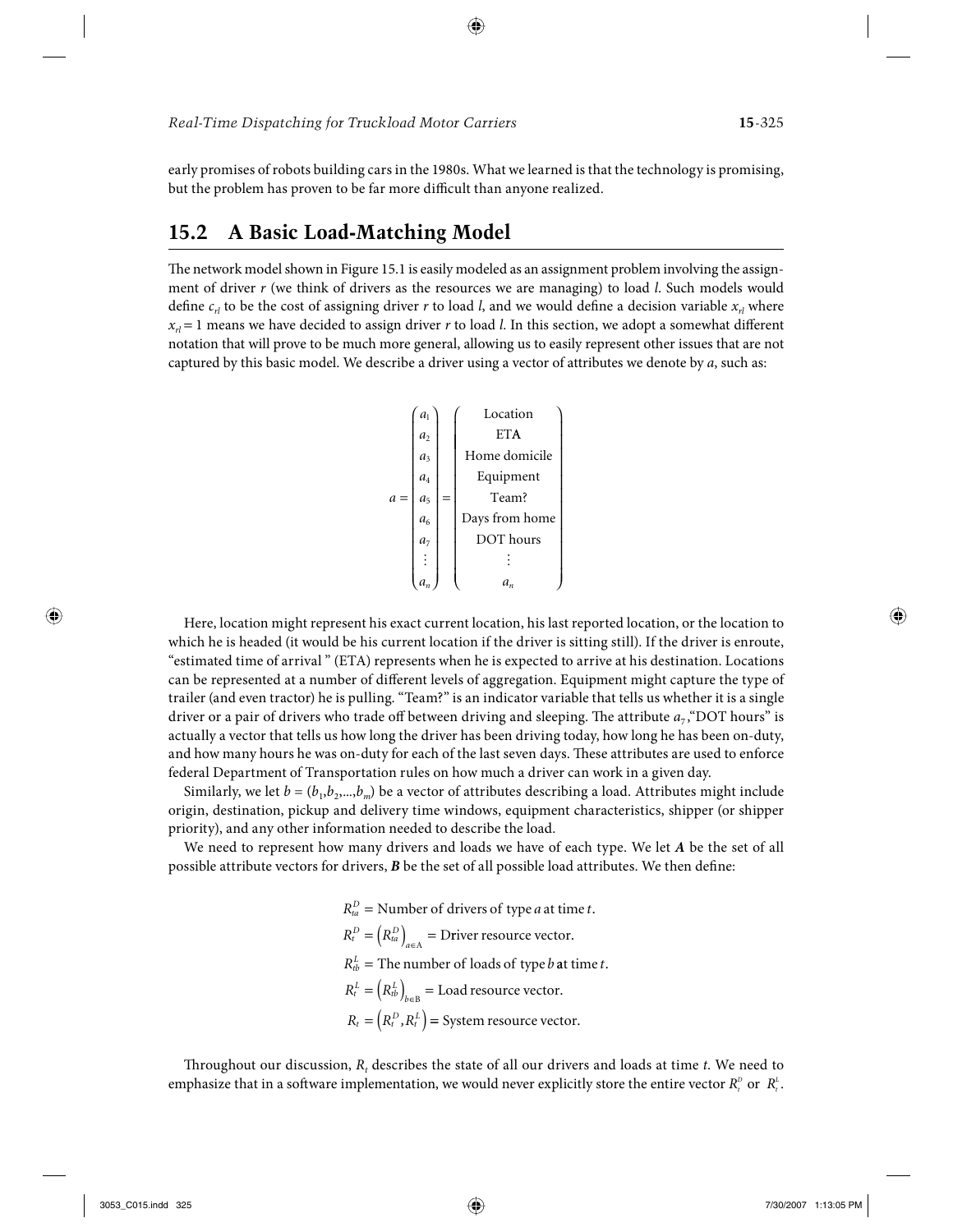Instead, it makes more sense to define a set  $R_t^p$  where  $r \in R_t^p$  is a particular driver with attribute vector  $a_r$ However, the notation we have adopted will prove more convenient as we progress.

⊕

Rather than assigning a particular driver to a particular load, we adopt the convention that we are acting on a driver (or resource) with attribute a using a decision of type d chosen from a set of possible decision types, given by the set D. There are different classes of decisions, which we define using

- $D<sup>L</sup>$  = Decisions to move a type of load. Each element of  $D<sup>L</sup>$  corresponds to an element in the set of load attributes B.
- $D^M$  = Decisions to move empty to another location (perhaps in anticipation of loads that might become available in the future).
- $D<sup>H</sup>$  = Decision to "go home" and go off duty for a period of time.
- $d^{\phi}$  = The decision to "do nothing" (sit and wait)
- $D = D^L \cup D^M \cup D^H \cup d^{\phi}$

This notation is useful since it allows us to easily add new decision classes (e.g., repair or clean a trailer, maintain a tractor) without fundamentally changing our model. The set D is all of our types of decisions. We then define

 $x_{tad}$  = Number of times we cat on a driver of type *a* with a decision of type *d* at time *t*.  $x_t = (x_{tad})_{a \in A, d \in D}$  = The decision vector.

As a rule,  $x_{tad}$  will be 0 or 1, but our notation allows us to aggregate drivers.  $x_{tad} = 1$  when  $d \in D^L$  means that we have assigned a driver to a load of type  $b_d$ . We also note that  $x_{tad} = 1$  does not mean that we are moving a driver at time  $t$ . It only means we are making the decision at time  $t$ . We may be preassigning a driver due to arrive later in the afternoon to a load, but we are making the decision in the morning.

The effect of a decision is captured using the modify function, which we write as follows:

$$
M(a,d) = (a', c, \tau)
$$

The modify function is a set of rules that specifies that if we act on a driver with attribute vector a with a decision of type d, we produce a modified driver with attribute vector  $a'$  and generate a contribution (cost if we are minimizing) c, where the time required to complete the action is given by  $\tau$ . The completion time  $\tau$  is also captured by one of the attributes of a' (the "estimated time of arrival" field). It is also useful to define the

 $a^M(a,d)$  = The terminal attribute function, which is the attribute a' produced by decision d.

 $\delta_{a'} = \begin{cases} 1 & \text{If } a^M(a,d) = a' \\ 0 & \text{Otherwise} \end{cases}$ 

 $c_{ad}$  = Contribution generated by acting on a driver of type *a* with a decision of type *d*.

Which gives the attribute a' produced by decision d.

We can now state our basic problem (depicted in Fig. 15.1) as the following mathematical model:

$$
\max_{\mathbf{x}} \sum_{\mathbf{a} \in \mathbf{A}} \sum_{\mathbf{d} \in \mathbf{D}} c_{\mathbf{ad}} \mathbf{x}_{\mathbf{tad}} \tag{15.1}
$$

This is solved subject to the following constraints

⊕

3053\_C015.indd 326 7/30/2007 1:13:05 PM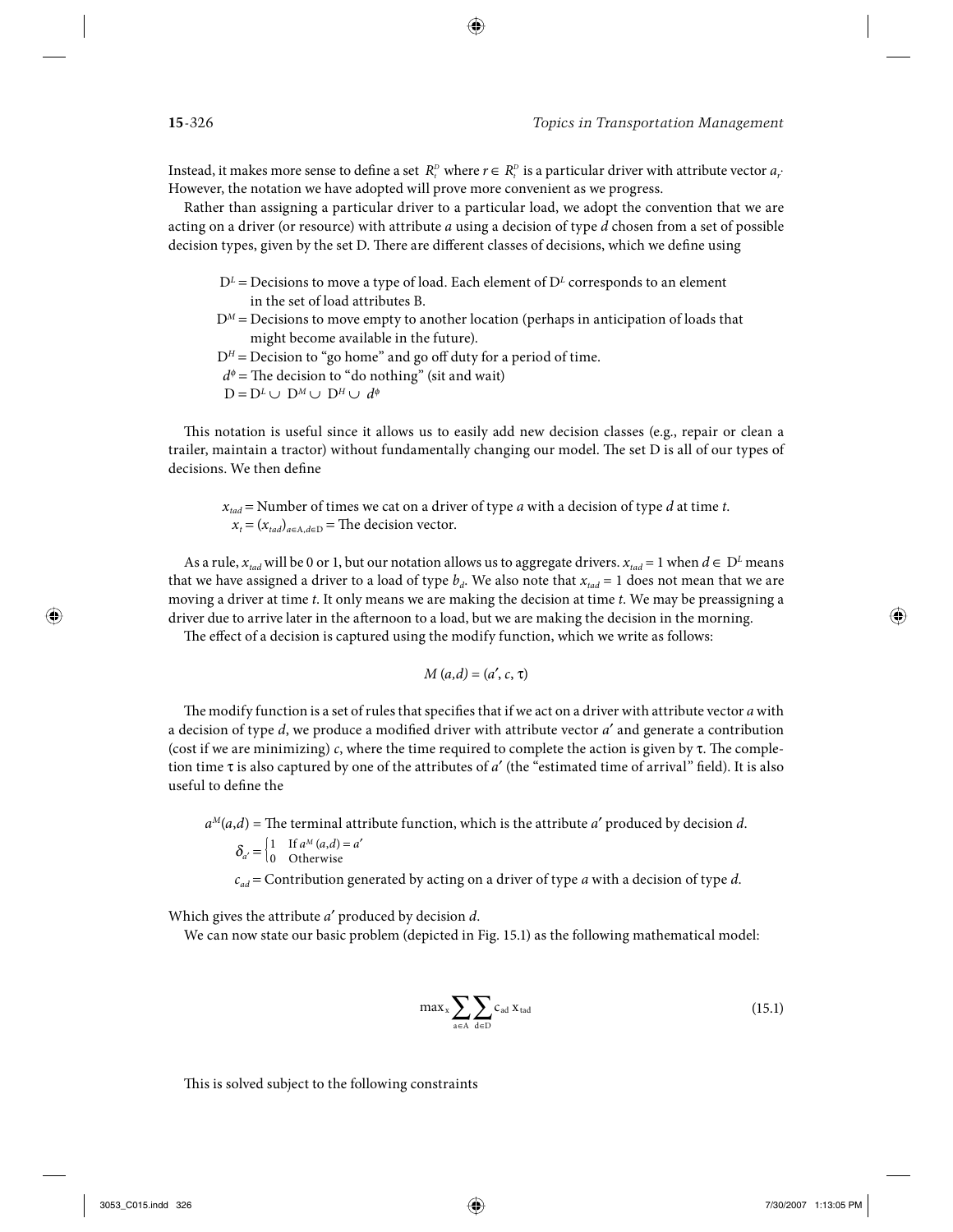*Real-Time Dispatching for Truckload Motor Carriers* 

$$
\sum_{d \in D} x_{tad} = R_a^D \tag{15.2}
$$

$$
\sum_{a \in A} x_{tad} \le R_{tbd}^L \qquad d \in D^L \tag{15.3}
$$

$$
x_{tad} \le 0 \qquad \text{(and integer)} \tag{15.4}
$$

Equation 15.1 is our objective function, which we have written in the form of maximizing total contribution. Equation 15.2 is conservation of flow for drivers. Note that because "doing nothing" is an explicit decision, this must hold with equality. Equation 15.3 is conservation of flow for loads (we cannot move loads we do not have). Equation 15.4 states that flows must be nonnegative integers.

⊕

The optimization problem in 15.1–15.4 is powerful in part because it provides for a very high level of detail in the representation of drivers and loads, but it also has another extremely useful property. In practice, it is very common for issues not captured by the computer to prevent the assignment of a particular driver to a particular load. In commercial implementations, it is standard practice to produce a ranked list of options by using dual variables. Let  $v_a^L$  be the dual variable for each driver constraint 15.2 and let  $v_{b}^{D}$  be the dual variable for each load constraint 15.3. We can now compute the reduced cost of each decision using

$$
\overline{c}_{tad} = c_{tad} + (v_{bd}^L - v_a^D)
$$

where  $b_d$  is the attribute of the load corresponding to decision  $d \in D^L$ . If  $x_{tad} > 0$ , then  $\bar{c}_{tad} = 0$ . If  $x_{tad} = 0$ , then  $\bar{c}_{tad} \le 0$ , which means that contributions are reduced if we increase flow on these links. It is not unusual for  $\bar{\tau}_{\text{rad}}$  to be zero (or very close to zero) for decisions that the model does not recommend, indicating that these are very close to being optimal. Errors in costs or missing data can easily change these recommendations, so we normally provide dispatchers with a ranked list of recommendations. In fact, it is common practice to choose a value, say \$10, where we would say that if the dispatcher chooses a decision where  $\bar{c}_{tad} \leq $10$ , they we would say that the dispatcher "agrees with" the model.

# **15.3 Variations and Extensions**

The initial appeal of the load-matching problem is quickly tempered by the realities of actual operations. In this section, we briefly review a number of operational issues that our basic model does not consider. We divide our discussion between more complex operational problems in Section 15.3.1, followed by a discussion of the challenge of working with forecasted demand.

## **15.3.1 More Complex Operational Problems**

This section briefly describes some operational issues that arise in real applications that cannot be handled by our basic load-matching model.

## **15.3.1.1 Short-Haul Loads**

The load-matching problem was first solved in the context of a long-haul truckload carrier. In this setting, loads typically require a day or more to complete. Since we cannot accurately predict what will happen a day from now, it makes sense to assign a driver to at most one load, and then wait until he is at least close to completing the load before assigning him to another load. Many trucking companies pull

 $\bigoplus$ 

$$
15-327
$$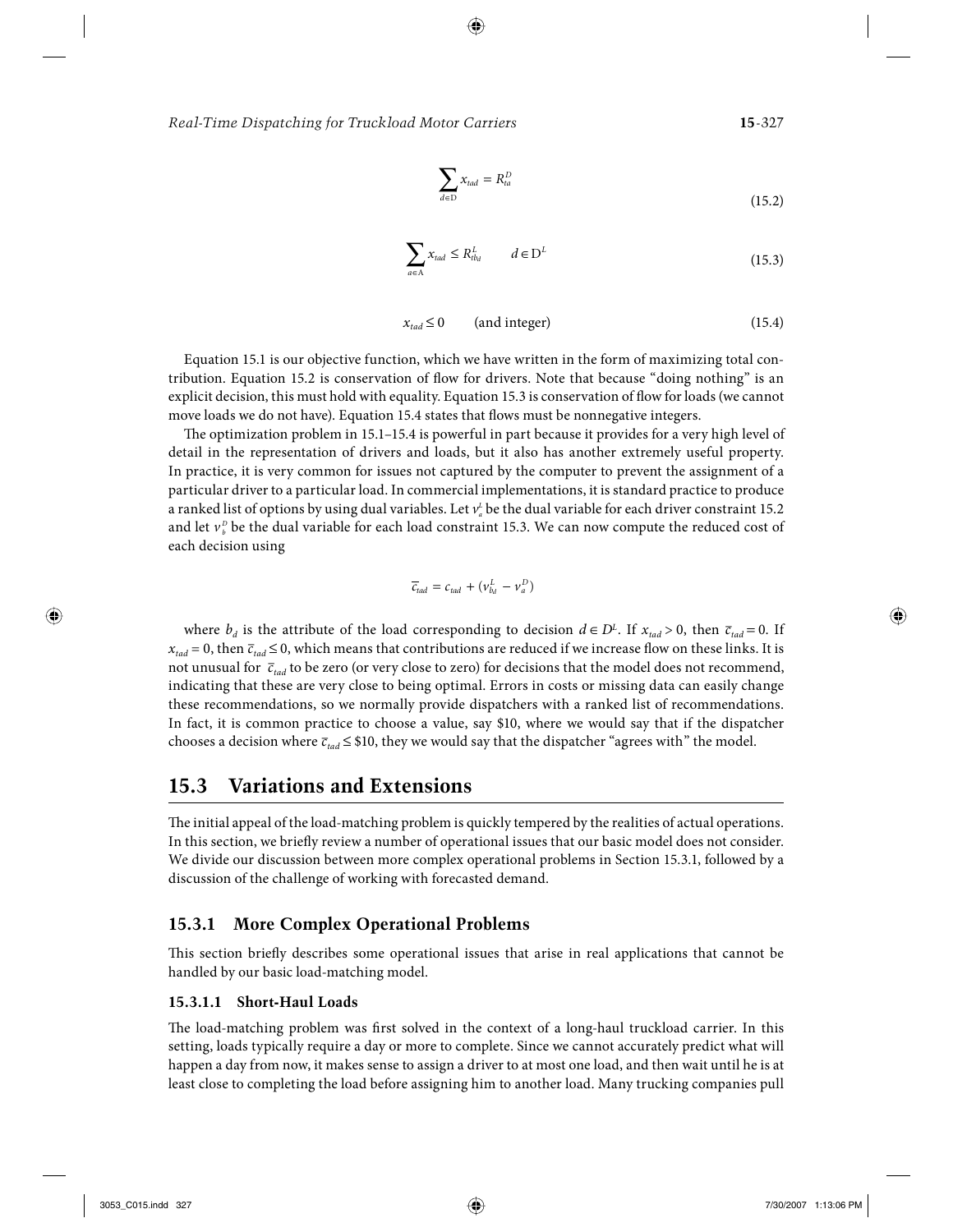a significant amount of short-haul movements, and even long-haul carriers have to execute a number of short movements. Since short movements can be completed quickly, we have the ability to plan a sequence of movements for a single driver through several loads. Figure 15.2 illustrates a problem with four drivers and six loads, three of which are quite short. If we use a load-matching model, where a driver can be assigned to at most one load, we obtain the solution in Figure 15.2a. If we plan a tour using all the loads we know about, we might obtain the solution in Figure 15.2b. The difference is significant, and remains a source of complaint about commercial load-matching systems.

 $\bigcirc$ 

## **15.3.1.2 Managing Trailers**

It is common to assume that we are assigning "drivers" to "loads," but exactly what do we mean by a driver? We generally assume that a driver also has a tractor, but what about a trailer? A truckload carrier might have twice as many trailers as drivers. It is common, for example, for a driver to drop a loaded trailer in a shipper's lot, and then drive just his tractor to another shipper where he picks up a trailer that has just been loaded. At a later time, the first trailer will be unloaded, and either added to the shippers pool of trailers, or someone will have to pull the trailer out empty.

In the language of resource management, modeling just the drivers and loads represents a two-layer problem. If we explicitly model trailer inventories, we have a three-layer problem. Computationally, this can be much more difficult. It is fairly easy to model trailers in a simple way. For example, if a driver does not have a trailer, but the load requires that the driver bring a trailer to pick up the load, then the cost of assigning a driver to a load requires that we consider routing the driver through a trailer pool. But a real model of trailers would also make recommendations to move trailers from one pool to the next in order to manage trailer inventories.



**FIGURE 15.2** Assigning each driver to one load.

 $\bigoplus$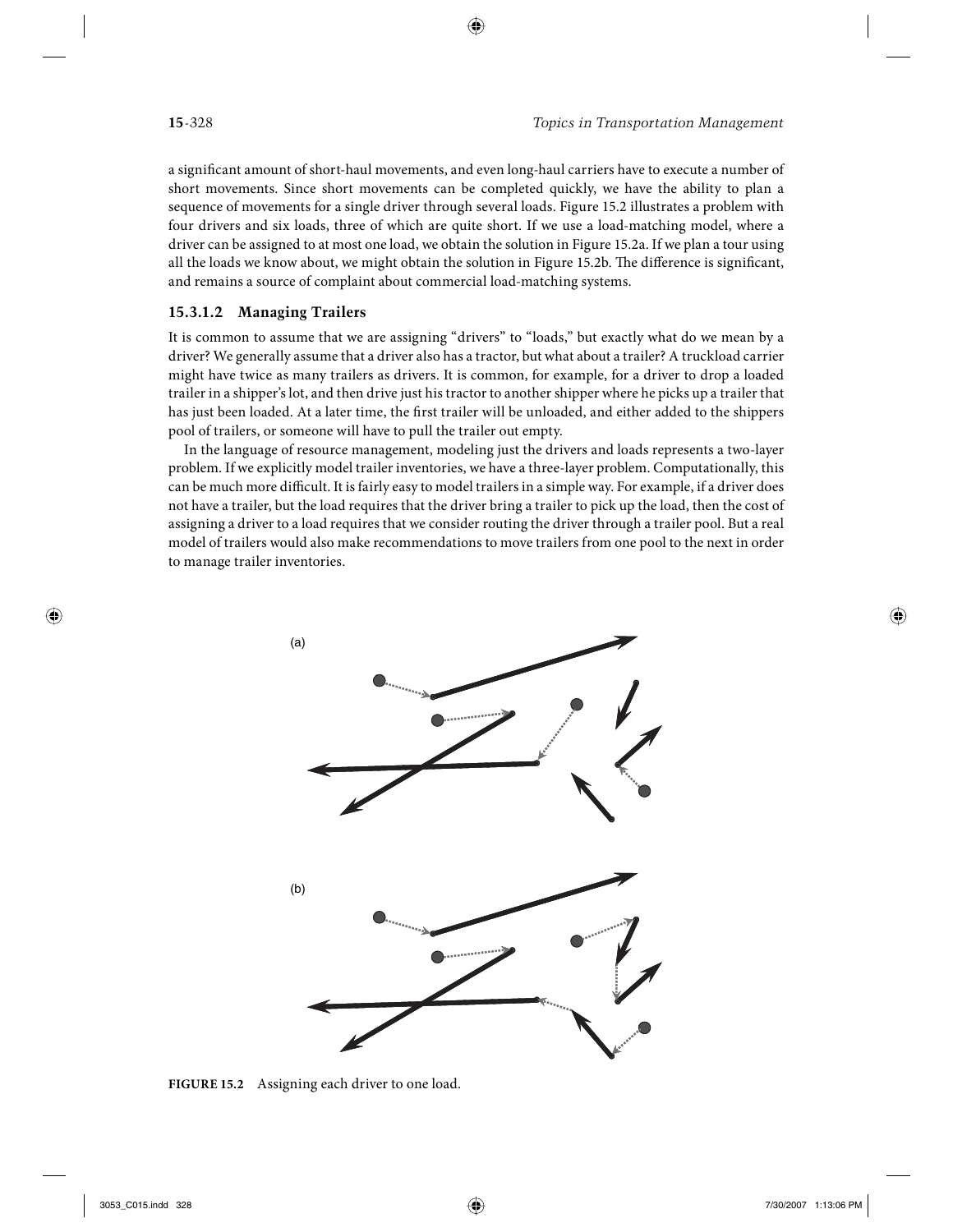#### **15.3.2 Looking into the Future**

A second complication arises when decisions now have to consider what might happen in the future. There are three issues that we need to consider that require us to look into the future:

⊕

- 1. Should we commit to move this load? We often have the ability to decline loads (when they are first offered), and we have to think about whether we will have too many drivers at the destination of the load to use them productively.
- 2. Is this the right type of driver? Teams like long loads. Regional drivers like short loads that keep the driver close to home. A driver pulling a refrigerated trailer would like to move to locations where this is needed. Not every region has the same mix of freight.
- 3. Will we be able to get the driver home? A long-haul carrier might keep a driver away from home for several weeks. The carrier might like to get a driver home every week or two (less often for some drivers). What is the likelihood that we can get a driver to his home if we assign him to a particular load?

These issues require that we think about loads that we do not yet know about. In other words, we have to forecast future demands, a problem we address in Section 15.4. But it is not enough to forecast demands; we also have to think about how we might manage the drivers in the future. This problem is addressed in Section 15.5.

# **15.4 Forecasting Demand**

Looking into the future requires that we estimate customer requests before they become known. This section provides a brief overview of issues that arise when forecasting for a truckload operation.

## **15.4.1 Elementary Forecasting**

Let  $\hat{D}_{tii}$  be a random variable representing the number of loads that will need to be moved from location  $i$  to location  $j$  on day  $t$ .  $\hat{D}_{tii}$  is a random variable that we might assume takes the form

$$
\hat{D}_{tij} = \mu_{tij} + \varepsilon_{tij} \tag{15.5}
$$

where  $\mu_{\text{tri}}$  is the mean of the random variable and  $\varepsilon_{\text{tri}}$  is a random error around the mean which we assume has zero mean and some variance. We will never be able to guess  $\varepsilon_{\text{tii}}$ , but we would like to try to estimate  $\mu_{\text{tii}}$ . There is a vast array of forecasting techniques, but the simplest and most widely used is exponential smoothing. Let  $\overline{\mu}_{t-1,ij}$  be our estimate of the mean after day t-1, and let  $\hat{D}_{tij}$  be our observation of the actual demand on day t. Using exponential smoothing, we would update the mean using

$$
\overline{\mu}_{t,ij} = (1-\alpha)\overline{\mu}_{t-1,ij} + \alpha \hat{D}_{tij}
$$
\n(15.6)

where  $\alpha$ , a parameter between 0 and 1, is variously known as the smoothing parameter, learning rate or stepsize.

If only forecasting were this easy. One challenge is that it is very common to have forecasts (for the flow from a particular origin to destination) to be a fraction less than one. Carriers will often forecast the total loads out of an origin, but this means they have no idea where the loads are going. This problem arises because of the common misconception that to forecast demand means to estimate  $\mu_{\text{t}}$ , which is known as a point forecast. More modern tools forecast the actual distribution of demand (e.g., the probability that there will be 5 loads from  $i \circ j$ .

The following two sections address two important issues: (1) the challenge of forecasting daily demand and (2) methods for handling advance bookings.

⊕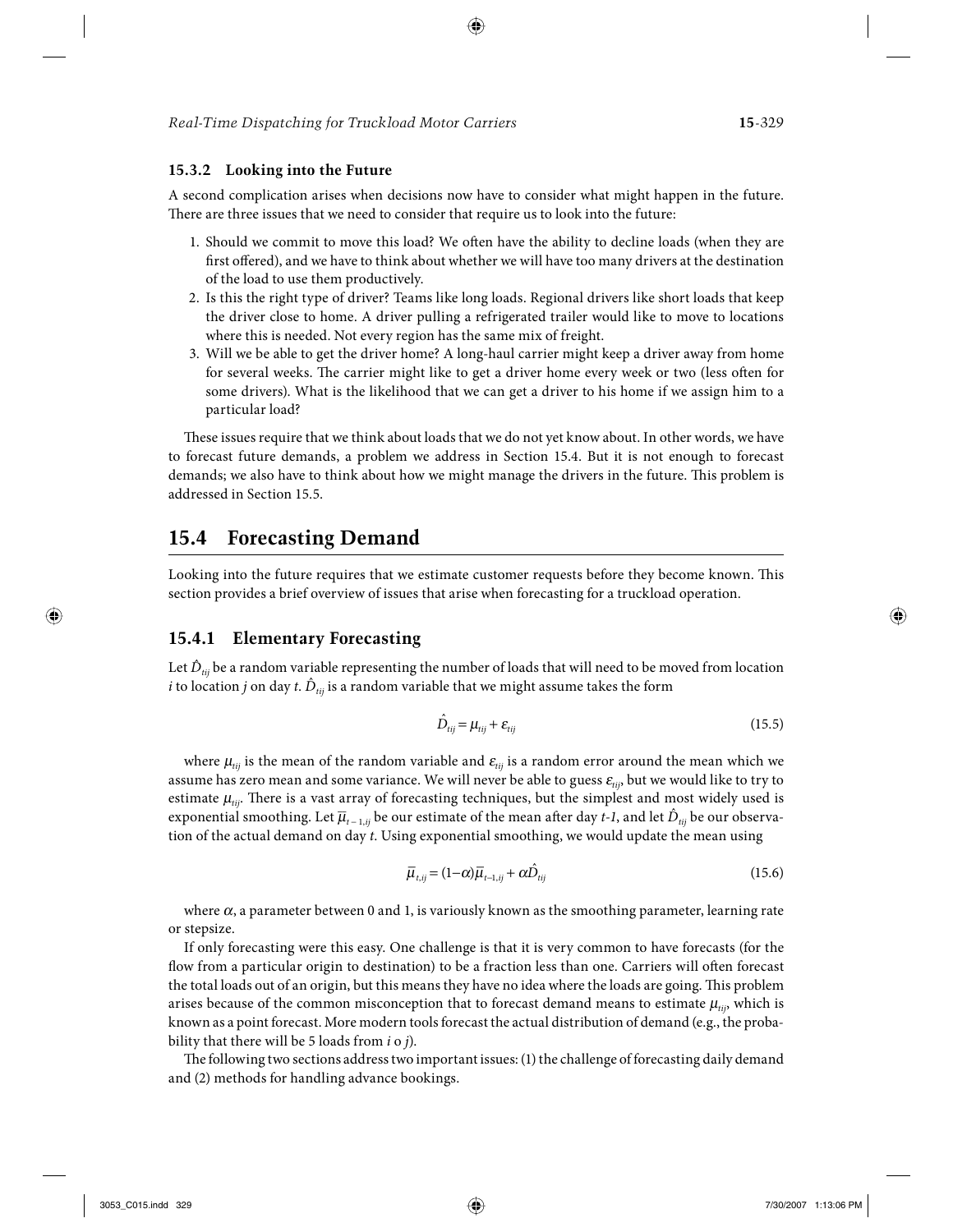## **15.4.2 The Challenge of Forecasting Daily Demand**

In an operational model, it is necessary to forecast demand on a particular day. This introduces not only the problem of handling day-of-week effects, but also the more challenging problem of holidays and other "special days"—end of month, end of quarter, the Monday after Thanksgiving, the fifth of July when the fourth of July is on a Thursday, and so on.

⊕

It is popular in industry to use techniques such as averaging the last four Mondays to forecast the next Monday. This might capture day of week effects, but requires that we go back a month, which means we might be missing out on seasonal effects such as those that typically arise around the Christmas season. It also ignores holidays and special days. An alternative that we have found effective is to use a model of the form (dropping the indices  $i$  and  $j$ ):

$$
\overline{\mu}_t = b_t \theta_t^{down} \theta_t^{wom} \theta_t^{sd} \tag{15.7}
$$

where b is the baseline,  $\theta_t^{down}$  is a day-of-week adjustment factor,  $\theta_t^{wom}$  is a week-of-month adjustment factor, and  $\theta_t^{sd}$  is a factor for special days. For example,  $\theta_t^{dow} = 1.07$  if the day-of-week effect for day t is 7% higher than normal.  $\theta_t^{sd}$  (is particularly challenging to estimate, since we might observe a particular "special day" only once a year. [see Godfrey and Powell (2000) for methods to update this model]

## **15.4.3 Handling Pre-Booked Loads**

A particular challenge in forecasting demand in truckload trucking is the fact that customers will book orders in advance. We refer to a demand process where there is a gap between when we know about the demand, and when we can act on it, as a lagged information process. This is modeled using the notation:

- $\hat{D}_{tt'}$  = The number of new demands that first become known between t–1 and t that need to be served at time t′.
- $f_{tt'}$  = Point forecast of  $\hat{D}_{tt'}$ , made before time *t*.
	- $F_{tt'}$  = Forecast of the total demand for time t' using the information available at time t.

Here, time t refers to both a day as well as time of day. If today is Tuesday, our forecast of loads on Thursday depends on whether it is 10:00 a.m. on Tuesday or 4:00 p.m. Because of the need to have a truly continuous time forecast, we have to view the time index  $t$  as being continuous. However, when we prepare a forecast of the total loads to be served on Thursday, time t' needs to be viewed as an entire day. We have generally found it best to first forecast assuming time  $t$  represents an entire day, and then forecast an hour-of-day distribution. Thus, if we forecast that 10 loads will be called in on Tuesday to be served on Thursday, we can use a separate hour-of-day distribution to determine how many of these loads would be known by 11:30 a.m. on Tuesday.

It is important to phase in known demands with your forecast, so that at a time t, we take advantage of what we know with what we do not yet know. The biggest mistake is to forecast demand, and then update the forecast by subtracting what is already known. To illustrate, we might forecast that we will pick up 40 loads in a region. Assume we already have 27 booked loads. It is tempting to update the forecast so that we assume that we have 27 known loads and  $40 - 27 = 13$  forecasted loads, giving us a total forecast of  $27 + 13 = 40$ . We hope the error in this process is apparent.

There are two methods for phasing in known demands, and we generally have to use both. The first is primarily suited for phasing in demands from numerous small customers, while the second is particularly important when phasing in demands from a small number of large customers.

## **15.4.3.1 Forecasting Small Customers**

When we forecast demand from numerous small customers, we assume they behave like a model known as a Poisson process. This model assumes that the number of calls made, say, before noon on Tuesday, is

⊕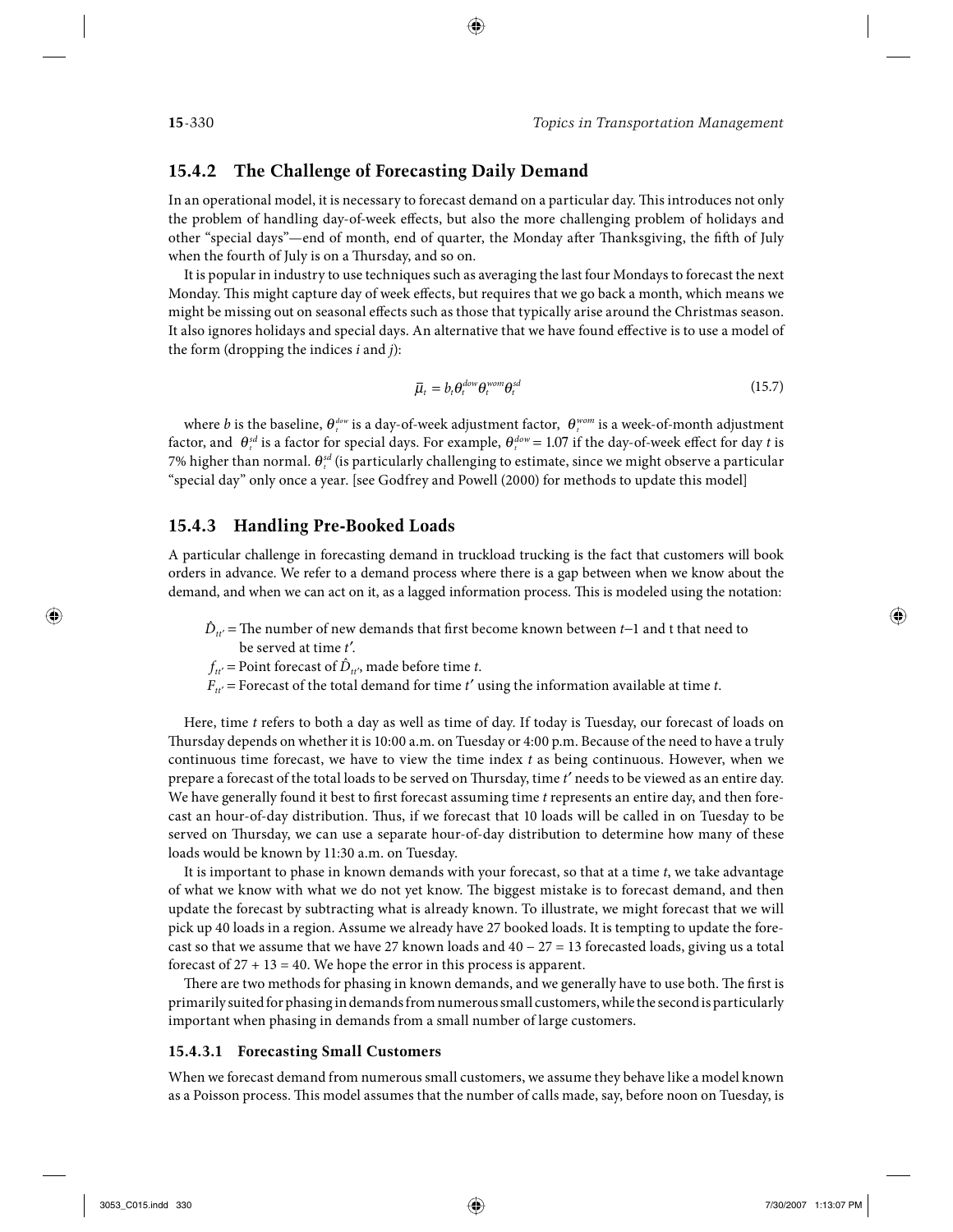completely independent of the number of calls made aft ernoon on Tuesday (or the number of calls yet to be made on Wednesday). For this discussion, assume that we are forecasting the total demand on day  $t'$  in the future, but that we are forecasting demand at hour  $t$ , since as a rule, we need to update forecasts continuously during a day.

⊕

 $f_{tt'}$  is our estimate of the total number of phone calls that will arrive between  $t$ -1 and  $t$ . At time  $t$ , our forecast of the total number of loads that have to be served at time  $t'$  is given by

$$
F_{tt'} = \sum_{t'' \leq t} D_{t'',t} + \sum_{t''>t} f_{t'',t}
$$
\n(15.8)

Thus, our forecast of  $t'$  combines what we know as of time  $t$ , plus a forecast of what is not yet known. Note that this only produces a point forecast. We can also produce estimates of the variance of the forecast.

## **15.4.3.2 Forecasting Big Customers**

The method described in the previous section does not work for large customers who tend to make a single phone call at some point during the day. They may make their phone call early in the day, but other days the phone call may come in later. The way that Equation 15.8 merges known and forecasted demands does not work for this type of process. Instead, it is better to have a separate forecast for each of these big accounts. Since we know when the account has made its orders known, we can simply use the forecasted before the orders are entered, and use the actual after the orders are entered.

# **15.5 Capacity Forecasting**

Now that we have a basic method for forecasting demand, we next have to forecast capacity, which is the movement of trucks in the future. This is important if we want to know, for example, if we have too many trucks in a region compared to the demand. It is also needed if we want to estimate our ability to get drivers home.

Capacity forecasting is subtle. Older models would project capacity into the future by solving a large space–time network such as that depicted in Figure 15.3, where nodes represent points in space and time, solid links represent the movement of loads (known or forecasted), and dashed lines representing either holding in a location, or moving empty. A point in space is typically one "region," where the continental United States might be divided into 100 regions.

**Q1**

⊕



**FIGURE 15.3** Illustrative space-time network.

⊕

3053\_C015.indd 331 7/30/2007 1:13:07 PM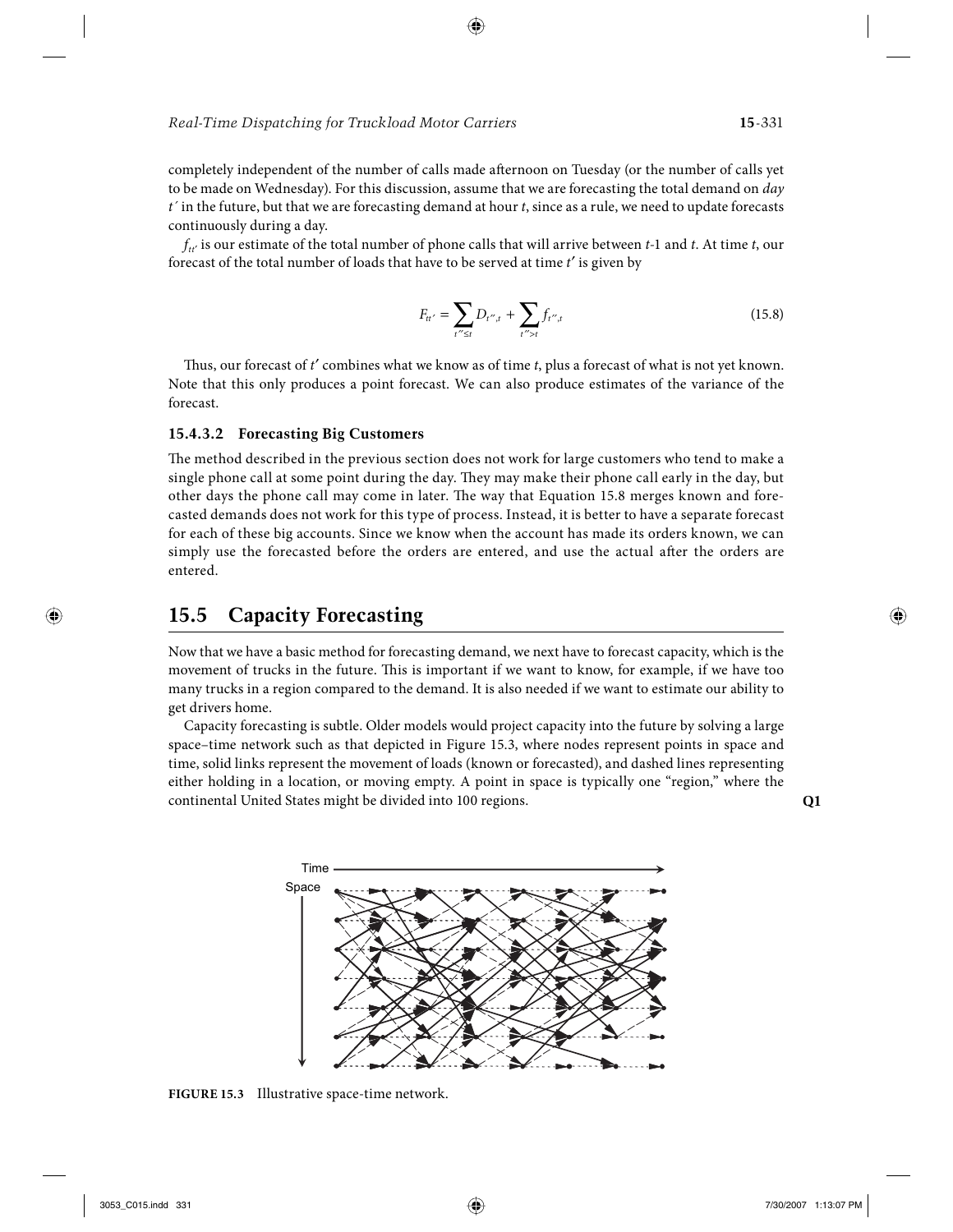The advantage of space-time networks is that they are easy to understand and communicate, and can be solved as linear programs using commercially available solvers. The problem is that they can do an extremely poor job of modeling the real system, seriously biasing the forecasts. One problem is that they completely ignore the uncertainty in demand forecasts, where the number of forecasted loads from one location to another is likely to be a fraction such as 0.17. The second and perhaps more serious error is that the network models the flow of trucks, not drivers, and is unable to capture limits on how much a driver can move, or any other issues such as getting a driver home. We have found that such models can dramatically overestimate the capacity of a fleet, disguising capacity problems in the future.

⊕

In the sections which follow, we briefly outline a strategy that is able to forecast capacity into the future, without any loss of detail in how drivers are represented. Section 15.5.1 begins by describing a simple, myopic simulator. Section 15.5.2 shows how we can take this basic simulator and produce a solution that looks into the future.

## **15.5.1 Simulating a Myopic Policy**

The easiest way to forecast capacity in the future is to simply simulate the dispatch process, which we can do by applying the model we first introduced in Section 15.2 iteratively into the future. To describe this more formally (which we need for our discussion in Section 15.5.2), let  $X_t^{\pi}(R_t)$  be a function that represents solving the load-matching optimization problem given by Equations 15.1 through 15.4 at time t, producing a vector  $x_t$  that satisfies the constraints 15.2 through 15.4. The problem is solved given the resource state vector  $R_t$  that tells us the status of all drivers and loads at time t. The superscript  $\pi$  is an index in a set  $\Pi$  so that we can represent the fact that this is not one function, but a family of functions from which we can choose (often referred to as policies). The model in Section 15.2 is one of these models which we represent using  $\pi$  = M, where M denotes a myopic policy (i.e., a rule for making decisions that ignores the future).

In a real-time system, we would solve Equations 15.1 through 15.4 where  $t = 0$ . In this case,  $R_0 = (R_0^p, R_0^L)$ tells us the status of all the drivers and loads that we know about right now. We again emphasize that this does not mean all drivers and loads that can be assigned right now. The driver's ETA attribute, and the pickup window of a load, may specify that a driver may not arrive for two days, and the load has to be picked up a week from now. Solving  $X_0^{\pi}(R_0)$  returns a decision vector  $x_0$ . We can now combine this information with our modify function. If  $x_{0a} = 1$  (which means that  $R_{0a} > 0$ ), then we now have a driver with attribute  $a' = a^M(a,d)$ . We write the effect of these decisions on our resource state vector using

$$
R_{0a'}^{D,x} = \sum_{a \in A} \sum_{d \in D} x_{0ad} \delta_{a'}(a,d)
$$
\n(15.9)

We refer to  $R_0^{D,x} = (R_{0a}^{D,x})_{a \in A}$  as the post-decision resource vector for drivers. Equation 15.9 describes how our decisions impact drivers. We also have to model the effect of decisions on loads, which is quite simple. If we assign a driver to a load, the load leaves the system; otherwise it remains in the system, a process that is written as

$$
R_{0b_d}^{L,x} = R_{0b_d}^L - \sum_{a \in A} x_{0ad} \qquad d \in D^L
$$
 (15.10)

Now we are going to make the transition from  $t = 0$  to  $t = 1$  which might represent, for example, a point in time 4 hr later. During this time, we might have a set of phone calls. Earlier, we represented new demands using  $\hat{D}_t \cdot$  Here, we slightly revise this notation so that our model can easily handle phone calls that provide updates to demands (new orders, changes in orders) as well as updates to drivers (drivers

⊕

3053\_C015.indd 332 7/30/2007 1:13:07 PM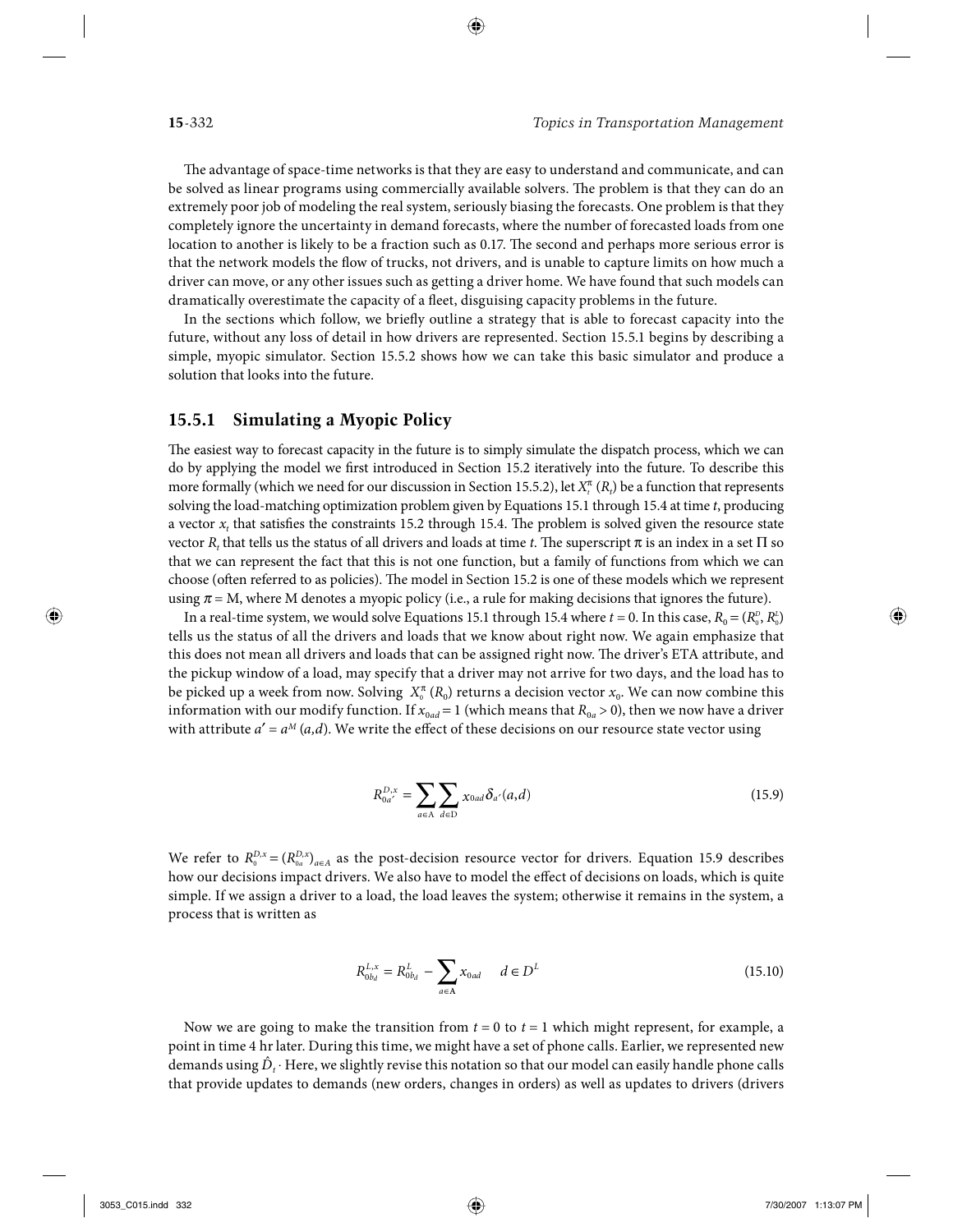being added to the system, drivers leaving the system, and updates to existing drivers, such as delays in arrival times). These updates are represented as the following random variables:

⊕

- $\hat{R}_{la}^D$  = Change in the number of drivers with attribute  $a$  due to exogenous information that arrived between  $t - 1$  and  $t$ .
- $\hat{R}_{ha}^L$  = Change in the number of loads with attribute  $b$  due to exogenous information that arrived between  $t - 1$  and  $t$ .
- $\hat{R}_t = \left(\hat{R}_{ia}^D, \hat{R}_{ia}^L\right) =$  Exogenous information arriving between  $t 1$  and  $t$ .

We note that  $\hat R_t$  is a function that depends on the drivers and loads already in the system, as well as exogenous information that arrives to tell us how the system is changing. With this notation, we can describe how our system evolves forward in time:

$$
R_{t+1,a}^D = R_{ta}^{D,x} + R_{t+1,a}
$$
\n(15.11)

$$
R_{t+1,a}^L = R_{ta}^{L,x} + R_{t+1,a}
$$
\n(15.11)

Equations 15.9 through 15.11, combined with 15.11 through 15.12, tell us how the resource state vector  $R_t$  evolves from time  $t$  to time  $t$ +1, given a decision  $x_t$  and the exogenous information  $\hat{R}_{t\!+\!1}$ .

We know how to find  $x_t$  (by solving the Equation 15.1 through 15.4. How do we actually obtain  $\hat{R}_{t+1}$ ? We do this by forecasting future updates to the system, and then randomly sampling from this forecast. In a basic model, we might ignore any random events happening to drivers, and simulate only the random arrival of new customer orders. If we have forecasted, say, 0.20 orders will arrive to move from Dallas to New York this Thursday, then we would generate a random integer whose mean is 0.20. For example, we might generate a random variable between 0 and 1; if the random variable is less than 0.20, then we would set the random demand to 1, and otherwise set it to 0. To allow for means greater than 1, we might treat the forecast as the mean of a Poisson random variable and sample from this. A number of popular simulation textbooks describe this process.

Since we have to sample randomly, it is generally a good idea to perform repeated sample realizations and average any statistic that is desired from the model. Let  $\hat{R}^{\prime}_{\epsilon}$  $\int_{t}^{n}$  be the *n*th sample of the random information that arrived between  $t$  – 1 and  $t.$  We refer to the sequence  $\left(\right. \not\!\hat{R}^{\prime}_{\rm i}$  $\sum_{1}^{n}$ ,  $\hat{R}'_2$  $\hat{R}_1^n$ , ...,  $\hat{R}_1^n$  $\hat{R}_1^n$ , ...,  $\hat{R}_1^n$  $\binom{n}{r}$  as a sample path, which is to say a single set of realizations over all the time periods we are interested in.

We now have a process for simulating our system as far into the future as we would like. The only weakness is that our decision function  $X_t^{\pi}(R_t)$  always ignores the impact of decisions now on the future. The following section addresses this problem.

## **15.5.2 An Approximate Dynamic Programming Solution**

There is a simple way to make our myopic decision function much more sophisticated. Instead of solving the objective function given by Equation 15.1, assume instead that we solve the problem

$$
\max \sum_{a \in \Lambda} \sum_{d \in D} c_{ad} x_{tad} + \overline{V}_t (R_t^x(R_t, x_t))
$$
\n(15.13)

where  $\bar{V}_t(R_t^x(R_t, x_t))$  approximates the value of being in resource state  $R_t^x(R_t, x_t)$  which depends, of course, on  $R_t$  and  $x_t$ . For this class of problems, a reasonable approximation is a linear function, given by

$$
\overline{V}_t(R_t^x(R_t, x_t)) = \sum_{a'} R_{aa'}^{D,x} \overline{v}_{ta'} \tag{15.14}
$$

⊕

3053\_C015.indd 333 7/30/2007 1:13:08 PM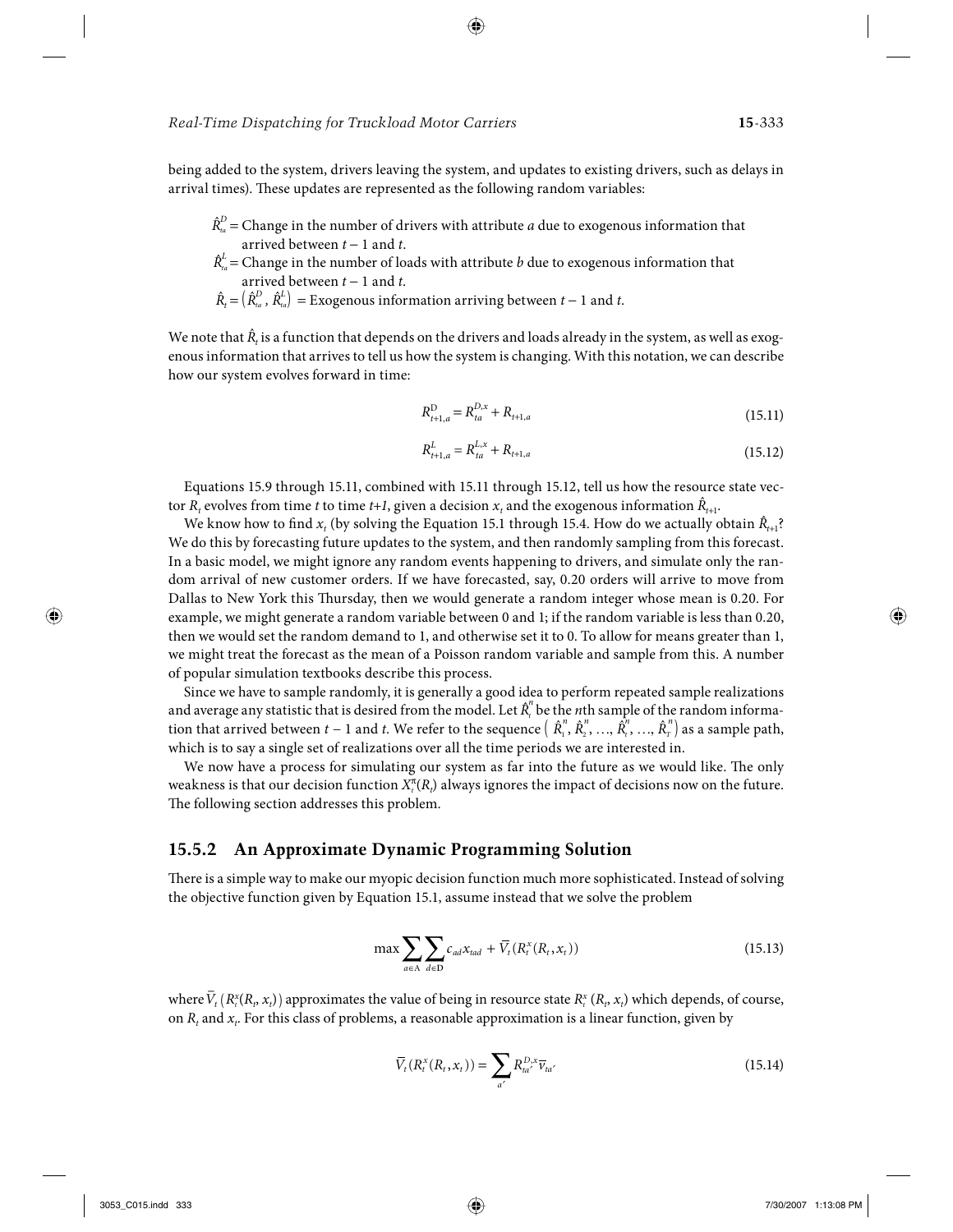where  $\overline{v}_{ta'}$  can be thought of as the marginal value of drivers with attribute  $a'$ . Combining 15.9 and 15.14, and using the definition of our terminal attribute function  $a^M(a,d)$ , allows us to write

⊕

$$
\overline{V}_{t}(R_{t}^{x}(R_{t}, x_{t})) = \sum_{a' \in \Lambda} \left( \sum_{a \in \Lambda} \sum_{d \in D} x_{tad} \delta_{a'}(a, d) \overline{v}_{ta'} \right)
$$
\n
$$
= \sum_{a \in \Lambda} \sum_{d \in D} x_{tad} \overline{v}_{t,a^{M}(a, d)} \qquad (15.15)
$$

Combining 15.13, 15.14, and 15.15, with a bit of algebra, produces

$$
\max \sum_{a \in A} \sum_{d \in D} c \Big( c_{ad} + \overline{\nu}_{t, a^M(a, d)} \Big) x_{tad} \tag{15.16}
$$

which we solve subject to the flow conservation constraints 15.2 through 15.4. The only question we have not answered is: how do we get the values  $\bar{v}_{ta'}$ ?

Fortunately, this is the easy part. When we solve problem (15.1)–(15.4), or problem (15.16) subject to (15.2)–(15.4) using any commercial linear programming package, we also obtain a dual variable that for the flow conservation constraint on drivers Equation 15.2, that tells us the marginal value of a driver with attribute a. We have to keep in mind that we are solving these problems iteratively, where at iteration *n* we use the sample realization  $\hat{R}_i^n$ . Let  $\bar{v}_{n,a}^{n-1}$  be our estimates of the marginal values after iteration  $n-1$ . Let  $\hat{V}_n^n$  be the dual variable we obtained during the *n*th iteration of our simulation. We then apply exponential smoothing to obtain our value function approximation, using

$$
\overline{\mathbf{v}}_{t-1,a}^n = (1-\alpha)\overline{\mathbf{v}}_{t-1,a}^{n-1} + \alpha \mathbf{v}_{ta}^n \tag{15.17}
$$

We note that  $\hat{v}^n_{\frac{1}{\mu}}$  is used to update  $\bar{v}^{n-1}_{\frac{1}{\mu},n}$ . For further background on this subtle bit of modeling, see the discussion in Powell et al. (2006).

Recall that the attribute a can be quite complicated. Although we do not write it explicitly, while  $\hat{v}_u^n$  will depend on the full attribute vector, our value function approximation  $\overline{v}_u^n$  depends only on a subset of attributes such as location, the domicile of the driver and perhaps his equipment type.

## **15.5.3 Getting Drivers Home**

One of the real challenges of load-matching models is getting drivers home. While this can be quite difficult, our dynamic programming approximation of the previous section already accomplishes this for us, as long as we retain driver domicile as one of the attributes of the value function. In addition, it is also necessary to include logic in the load-matching problem that recognizes that a driver may be close to his home, or is assigned to a load that allows a driver to pick up a load, move to his home, spend a day or two and still deliver on time. The model must include rewards for getting drivers home, or penalties for keeping drivers away from home.

# **15.6 Demand Management**

The focus of real-time dispatch systems is typically on what we should do with a driver, but it is usually the case that we can have a much bigger impact on the company by controlling which loads are accepted. This is particularly true since many orders are booked several days in advance.

Carriers typically accept or reject loads based on issues such as, (1) Is this a major account? (2) Is the rate being offered (often expressed in units of dollars per mile) above a minimum? (3) Do I have enough

 $\bigoplus$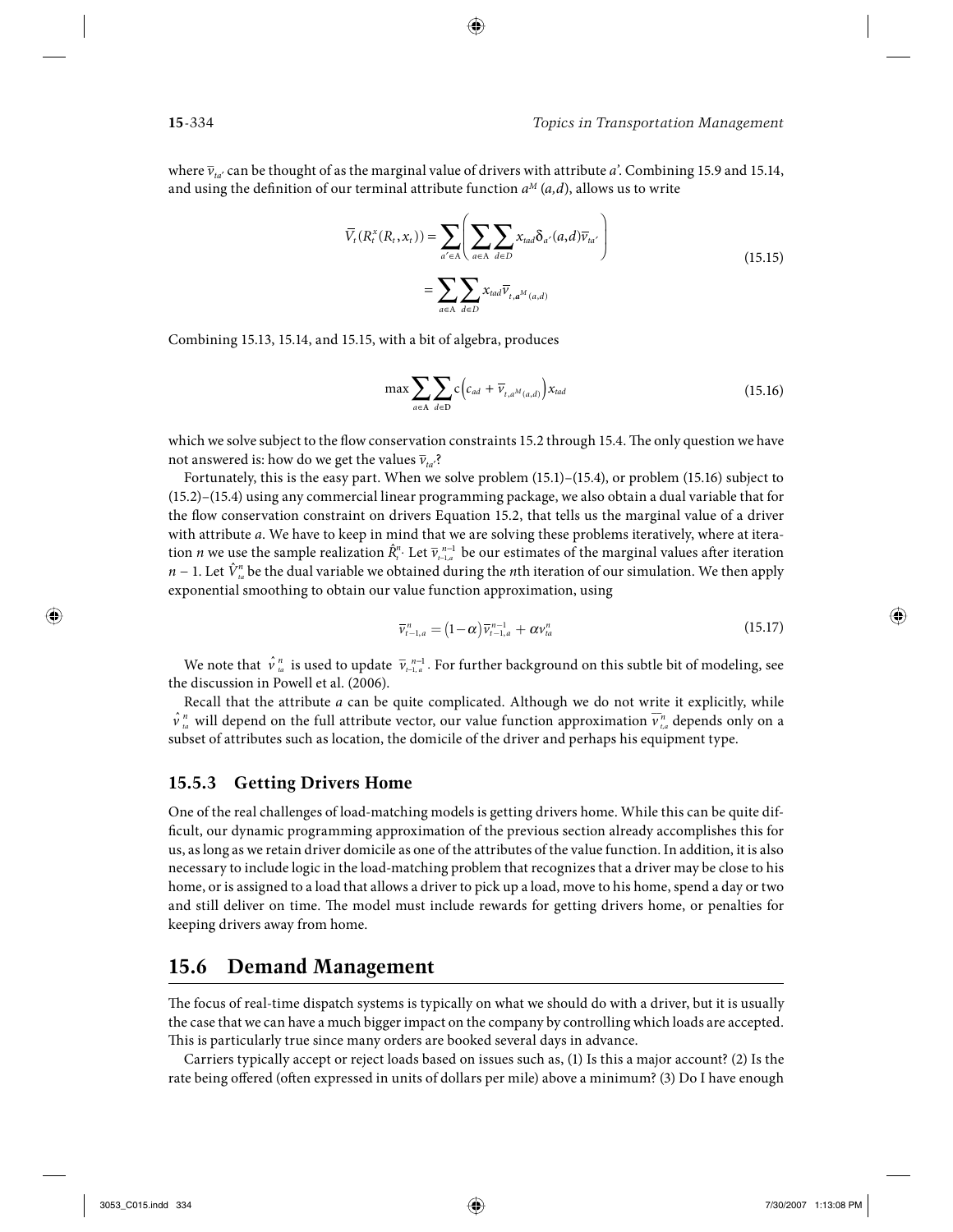#### *Real-Time Dispatching for Truckload Motor Carriers* **15***-*335

capacity (relative to demand) out of the region where the load originates? and (4) If I accept the load, will this create a situation where I have too many drivers at the destination of the load?

⊕

The capacity forecasting logic described in Section 15.5 can produce estimates of the number of drivers (and loads) out of an origin or into a destination several days into the future. In addition, it can even account for the fact that while we may be sending too many drivers into New Jersey, we have a shortage of drivers in nearby eastern Pennsylvania, which means that we may have more capacity in a region than would be forecasted if we simply add up the number of loads terminating in a region.

# **15.7 Implementation**

The use of computers to not only store information about drivers and loads, but also to recommend how drivers should be managed, seems like it should be a major application of operations research. A number of issues have resulted in extremely slow adoption. One problem is that current commercial packages do not handle problems such as trailers, routing drivers through a sequence of several loads, and the uncertainty of forecasts in the future.

## **15.7.1 Computer Integration**

A real-time dispatch system requires having up-to-date information about drivers and loads, information that carriers enter into the computer. There are a number of commercial management information systems designed specifically for truckload motor carriers, and as of this writing, none include an automated driver assignment module. The reason for this is simple. There are thousands of trucking companies with less than 50 drivers, and this is the market when a company starts to use computers. It is only when a company gets a fleet of at least 200 drivers that an automated dispatch system starts to make sense.

Since the 1980s, a small cottage industry emerged to install real-time load-matching systems for truckload carriers (two of these companies, Princeton Transportation Consulting Group and Transport Dynamics, were founded by students under the supervision of this author). Without question, the Achilles heel of these systems was the interface between the optimization model and the dispatch system. To be successful, this interface has to be seamless, with rapid transmission of information, something that has been achieved only in highly customized applications (and very high cost).

## **15.7.2 The Problem of Data**

Not surprisingly, automated dispatch systems depend on quality data. But data "errors" can be quite subtle. Consider the problem of assigning five drivers to five loads as depicted in Figure 15.4. Take a minute to solve the problem in your mind before turning the page.

The mathematically guaranteed, optimal solution provided by the computer is given in Figure 15.5. This may surprise the reader, but it is because the reader has not been provided all the information. The problem is first noticed by the company (which cannot look at the entire solution) when driver B calls in and the dispatcher sees that he has been assigned to load 1 instead of load 2, which seems closer. The problem, actually, is with the data associated with load 3. When this load was first called in, the traffic manager asked "Is it possible to pick the load up before noon? We get busy in the afternoon." Dispatch systems allow the specification of pickup time windows, but these are hard constraints; failure to pick the load up within the window is viewed as a service failure which can lead to the loss of the contract. Only driver A in this group is arriving early enough to meet this constraint. As we can see, however, the request to pick it up before noon was only a preference.

 $\bigoplus$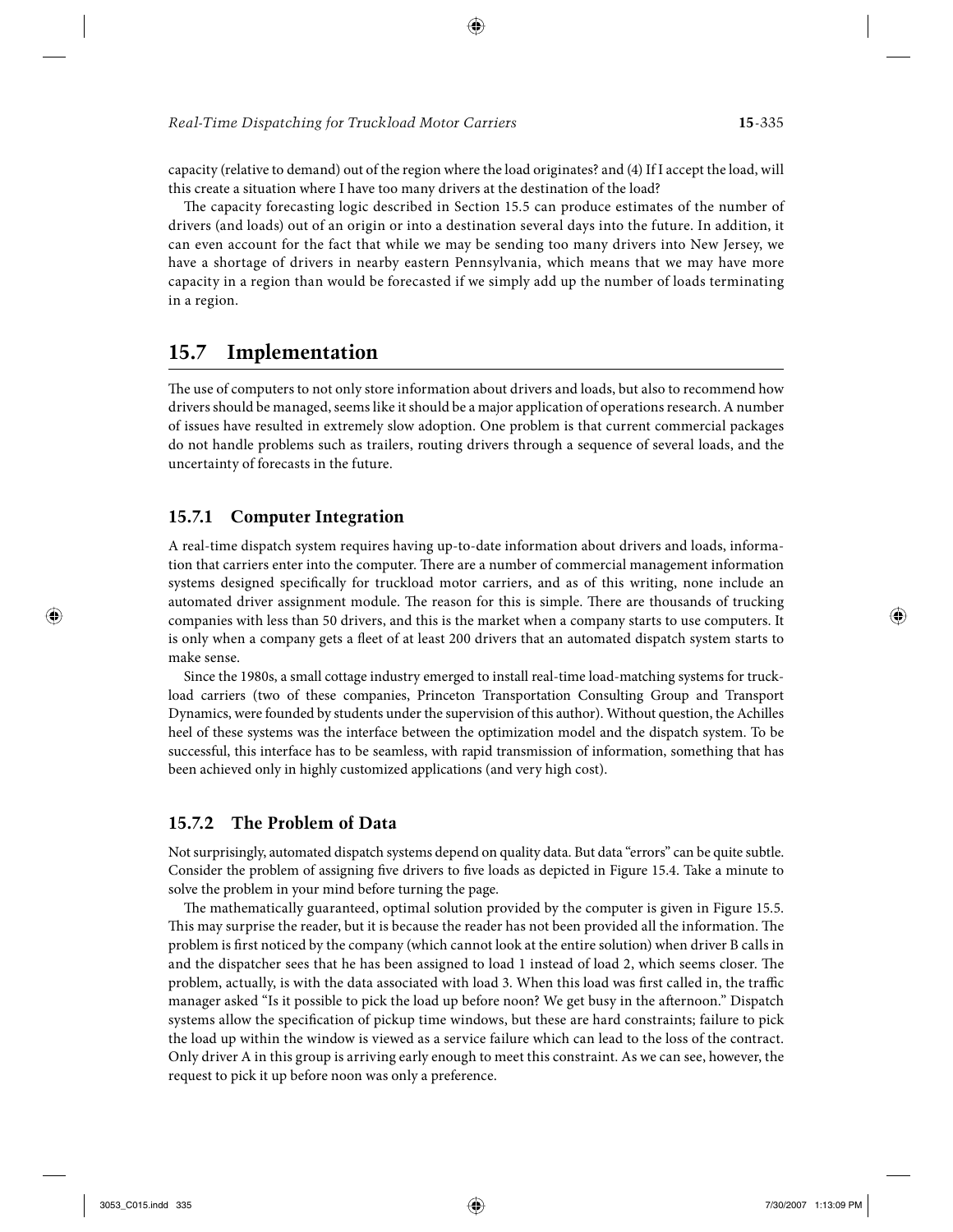$\bigoplus$ 

**15***-*336 *Topics in Transportation Management*



**FIGURE 15.4** A driver assignment problem.

## **15.7.3 Measuring Compliance**

Dispatch systems are successful only if people actually do what the systems tell them to do. Not surprisingly, it is common to measure compliance, which is a statistic that describes the number of driver assignments where the decision made by the dispatcher agrees with the model. Unsuccessful implementations (where the company runs the model but no-one uses the recommendations) tend to observe around 30–35% compliance. Carefully calibrated models with strong management support might average 80–85% compliance (with some users over 90%). However, users can manipulate these numbers if they feel they are being judged by them.

The issue of user noncompliance has received relatively little attention from the academic community since it is an issue that only arises in a field implementation. Powell et al. (2000) studied the effect of user noncompliance. After solving the myopic optimization model defined by equations 15.1 through 15.4, the value of assigning a driver of type a to a load of type b is given by a formula based on the reduced cost:

 $\overline{c}_{ab_d} = c_{ab_d}^{\ \ \ \ \ \ \ \theta} \left( v_a^D - v_{bd}^L \right)$ 

where  $c_{ab_d}$  is the direct contribution of assigning a driver of type a to a load of type  $b_d$ ,  $v_a^D$  is the dual variable for the driver node of type a (the dual for Equation 15.2),  $v_k^L$  is the dual for the load node for a load



**FIGURE 15.5** The computer generated solution.

 $\bigoplus$ 

 $\bigoplus$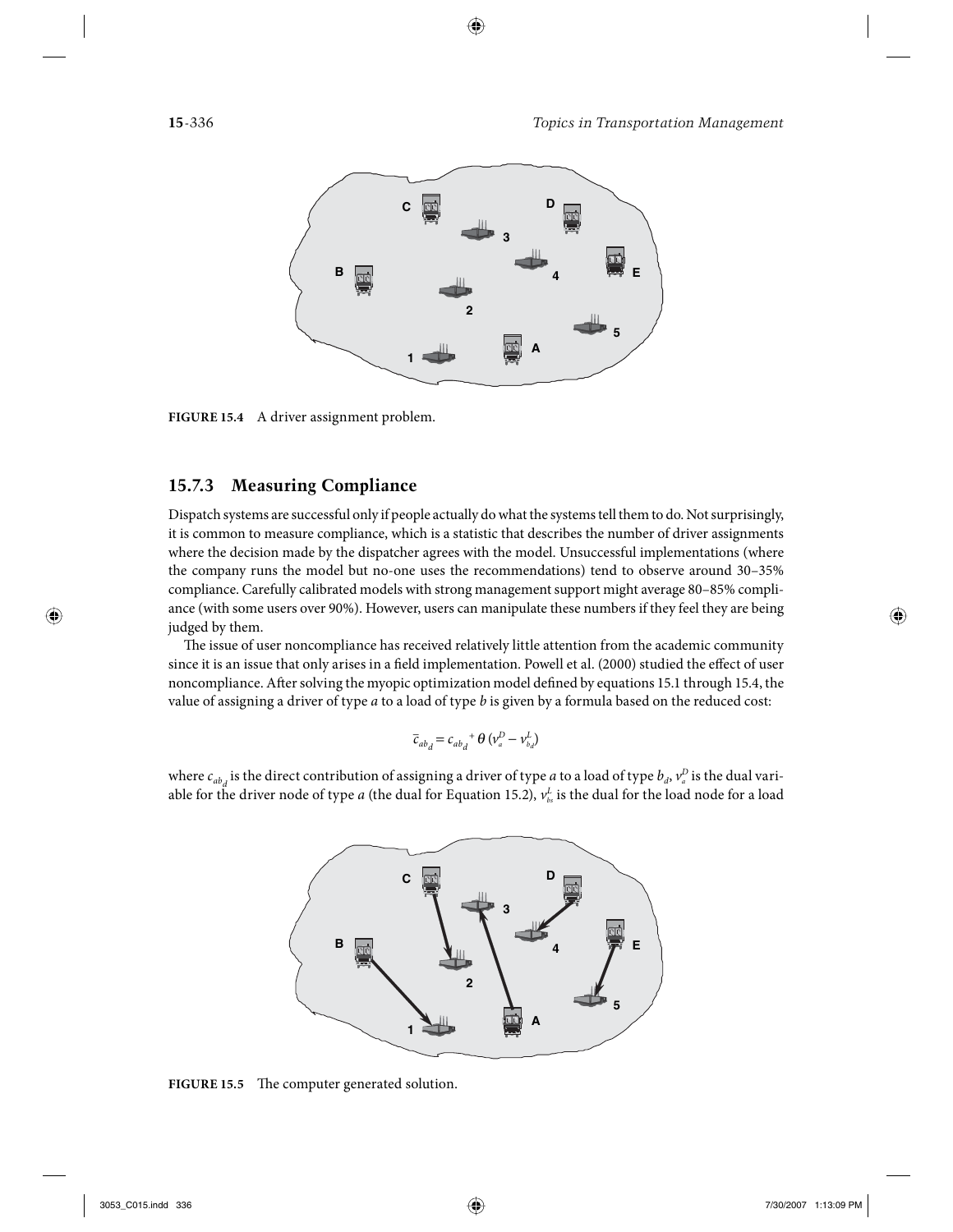### *Real-Time Dispatching for Truckload Motor Carriers* **15***-*337

of type b, and  $\theta$  is a scaling factor. Our rule is to assign a driver to the load with attribute  $b_d$  with the highest value of  $\bar{c}_{ab_d}$ . We can model user compliance by randomly deciding whether the recommendation is "acceptable" to the dispatcher; if this assigned is (randomly) judged to be unacceptable, we go to the second-ranked load, and so on. If we are modeling perfect user compliance, and if  $\theta = 1$ , then we are implementing basically the same solution recommended by solving the global optimization model in Equations 15.1 through 15.4. If we use  $\theta = 0$ , then we are ignoring the dual variables, and implementing a greedy solution where we do the best for each driver. Intermediate policies are obtained using  $0 < \theta < 1$ . Figure 15.6 shows total profits as a function of the level of user compliance for  $\theta = 0$ , 0.75, and 1.00. Note that at an 80% compliance rate (considered quite good in actual applications), the difference between the globally optimal solution and the greedy solution is not large, but there is a noticeable improvement if we use  $\theta$  = 0.75.

 $\bigcirc$ 

The issue of user compliance is a serious one. We have to recognize that the computer simply does not have all the information needed to make perfect decisions. We have often found that senior management is attracted to models since it provides them some level of control over the decisions made on the dispatch floor. One vice president used the term "dispatcher savant" to describe talented people in operations who otherwise could not be controlled. Responding to the challenges of changing operating philosophies on the dispatch floor, another senior manager remarked "Sometimes, when you can't change the people, you have to change the people." The problem that managers face is identifying the best dispatchers. Each manager works with a different region of the country, or different groups of drivers, making direct comparisons impossible. Too much emphasis on user compliance produces behavior where dispatchers "game the system," manipulating the process to produce the best score. Despite these qualifications, automated systems can add real value in the following ways:

- While it is possible to put too much emphasis on "matching the computer," it is generally the case that the best dispatchers have the highest compliance, but it is very important that the model be of high quality, capturing most operational situations. The early commercial models, despite their tremendous promise, did possess serious limitations. •
- Models provide a useful benchmark. Comparing user performance (empty miles, on-time service, getting drivers home) against model performance for the same region and/or the same •



**FIGURE 15.6** Value of global optimization in the presence of user noncompliance.

 $\bigoplus$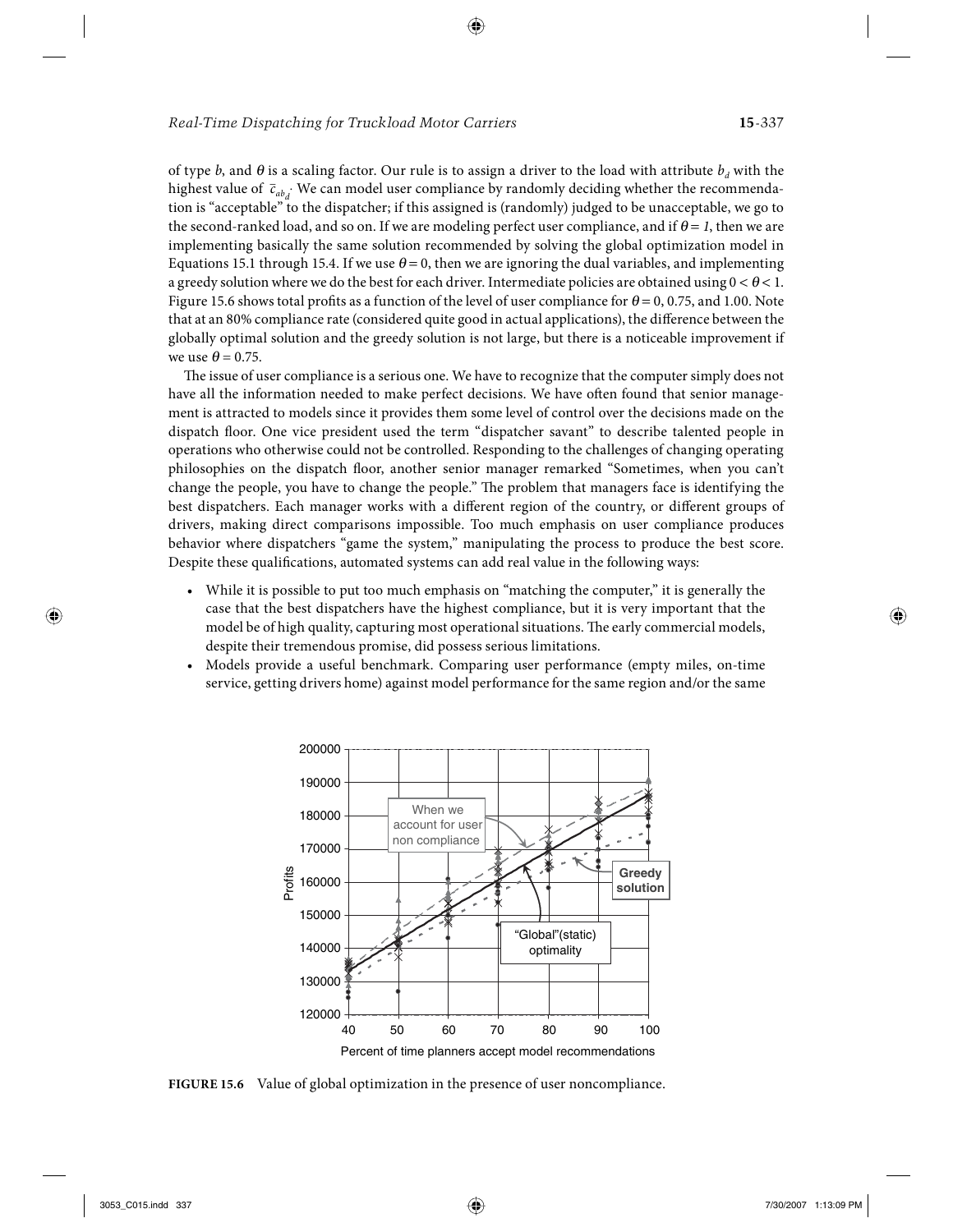

 $\bigcirc$ 

**FIGURE 15.7** Evolution of system usage over first six months.

group of drivers, provides a benchmark that adapts to the unique situations faced by each dispatcher.

• Filling in for vacations and departures—Models can be of significant value during times such as when a dispatcher leaves or takes a vacation. Experienced dispatchers can often outperform a model, but the model can provide a genuine safety net for new people.

## **15.8 Case Study—Burlington Motor Carriers**

I knew the Burlington Motor Carriers (BMC) from when they had four or five employees, until they finally closed their doors. The company was started in the mid-1980s by the Burlington Northern Railroad by Dr. Michael Lawrence, a Ph.D. economist with a dream of merging a series of truckload carriers to gain the economies of larger networks. Dr. Lawrence hired Michael Crowe from Schneider National, then (and now) the nation's largest truckload motor carrier, and one with a long history of innovation. Mike had a Master's in Operations Research, and had acquired during his years at Schneider a vision of how operations research could be used to help run a truckload operation.

The story of BMC unfolded in two acts, which we refer to as "Round I" and "Round II."

## **15.8.1 Operations Research Models—Round I**

The first attempt to implement operations research models at BMC occurred while the company was first being formed, combining an entirely new information system with the purchase of four or five companies with established operations. Mike Crowe's vision of what models to use and how to use them demonstrated a deep understanding of the right way to use models within truckload trucking. Rather than focus on using models to assign drivers to loads (a technology pioneered by Richard Murphy at Schneider National), the vision was to focus more on demand management and capacity management. You can have a much greater impact by managing demand than managing capacity. This was aligned with some of our recent research at Princeton (see Powell, 1987), which focused more on looking into the future (while capturing uncertainty) and less on modeling individual drivers. The ideas were embodied in a software package we dubbed LOADMAP, which was also implemented at the same time at North American Van Lines [Powell et al. (1988)].

 $\bigoplus$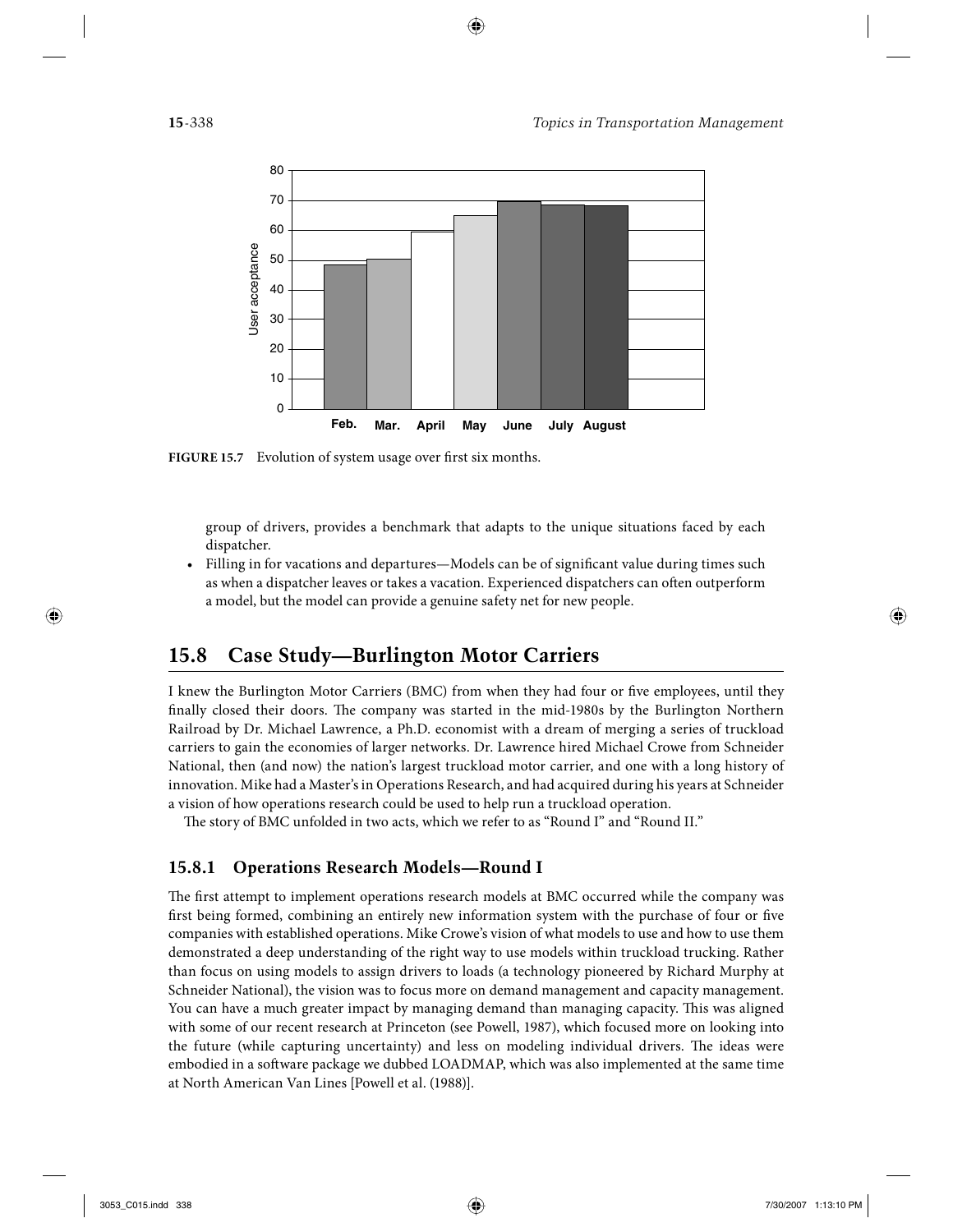The system that Mike Crowe had designed was brilliant, and at least 10 years ahead of its time. Although the strategy emphasized network-wide profits rather than micro-level decisions, it was still important to know basic data such as where the driver was located, where he was headed to, and when he was likely to arrive. Today, many long-haul carriers use satellite systems to provide two-way communication with drivers, but this did not come until the late-1980s. The computers and communication technologies we take for granted today were just being invented in 1985. I realized the project was headed to failure when I met Mike after a conference call with field operations, and listened to his frustration getting basic data such as when a driver might arrive at the destination.

⊕

## **15.8.2 The Real-Time Dispatch System—Round II**

In 1994, under new management, BMC again attempted a project to perform real-time dispatch. Before describing the details of the project, some background is needed.

#### **15.8.2.1 A Bit of History**

Our first efforts at fleet management focused on more aggregate level capacity measurements—how many drivers were in a region, how many loads were booked out of a region, and how many loads were booked into a region. Our model would make recommendations such as "move two drivers loaded from region A to region B." These instructions were met with complete mystery by the dispatchers, who would immediately respond "which two drivers?" For them, every assignment was unique. This driver needed to get home to Dallas, another driver was supposed to be available at 2:00 p.m. but was notoriously unreliable, a third driver needed to go on rest for the remainder of the day because he had hit the limit on the number of hours he could drive. Regions were good for planning, but it made a big difference if a driver was on the northern boundary of eastern Pennsylvania or was south of Philadelphia (all in the same region). A driver might be sitting in a yard staring at a trailer in the process of being loaded that had not yet been entered into the computer system. It may be that aggregate, network-level flows drives the economics of a carrier, but the devil is in the details, and our first effort completly ignored this.

By the early 1990s, BMC had moved to its third headquarters, a low-rent office building in a cornfield north of Indianapolis. With a much lower cost structure, the company began to thrive, growing to a respectable \$300 million annual revenue and a fleet of about 500 trucks. Under new management, I was contacted again, but this time to implement a real-time dispatch system. Knowing many of the uncertainties, I offered to take on the task as a research project through Princeton University, which introduced its own special issues. While negotiating the contract, the Princeton University grants office first insisted that BMC was welcome to use the results of our work in their research, but had to pay royalties if they wanted to actually use the system. After getting over the vision of a small trucking company writing journal publications, I had to explain that the project was field research. I wanted to observe the process of implementation, take measurements, and publish the results. This is exactly what happened, and the results were published in the prestigious journal Operations Research [Powell et al. (2002)].

#### **15.8.2.2 The Dispatch System**

Through the 1980s and 1990s, one of our most significant achievements was the development of a model which combined the real-time assignment of individual, rather than aggregated, drivers and loads which also looked into the future and captured the uncertainty of future demands. In a separate breakthrough (at the time), we also found a way to route drivers through a sequence of two or more loads, rather than restricting each driver to being assigned to at most one load [Powell et al. (2000)]. The challenge was solving these problems in real-time (updates could not take more than a second or two), using available computers and algorithms. Just as important—it was not enough just to tell dispatchers what load a driver should pick up, it was still necessary to provide a ranked list of options, a feature from the basic loadmatching model that was critical to field implementation.

⊕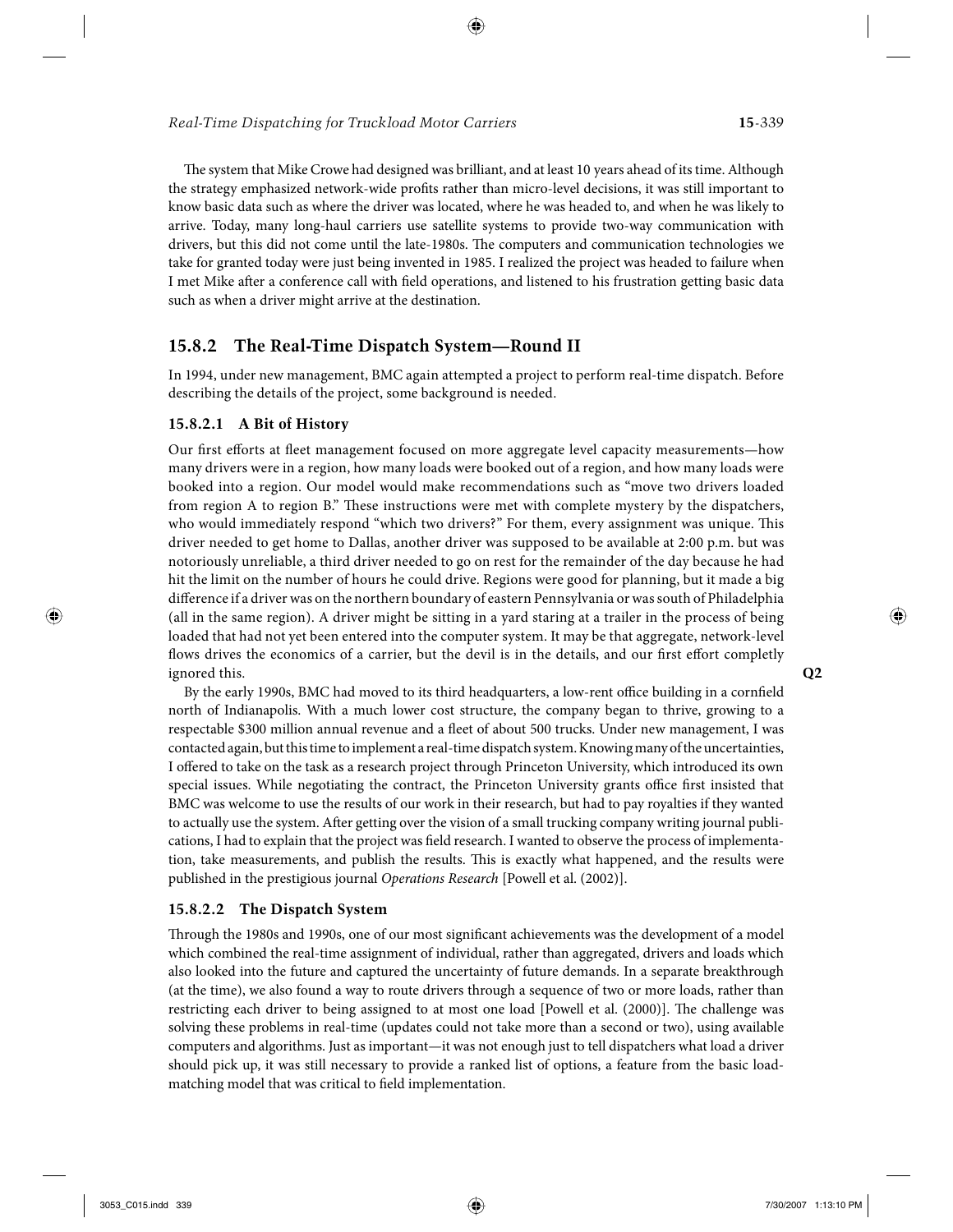The project proceeded smoothly. BMC's capable vice president of information technology, Mr. Robert Lamere, handled all aspects of the interface between the corporate information system and the model. However, due to the nature of the technology, the resulting solution was hardly pretty. As with many truckload carriers, BMC used a very popular computer developed by IBM called an AS/400, a fantastic machine for processing data but which would not run languages such as  $C$  or  $C_{++}$ . The preferred implementation platform for models at the time was Unix-based machines, in our case a Silicon Graphics workstation. Bob worked out a solution where data would be passed from the AS/400 to a PC which then talked to the Unix workstation. Ugly, but it worked. The system went into production about a year after the project started, and we began the painful process of gaining user acceptance.

⊕

#### **15.8.2.3 Oh, but could You Help us with . . .**

In the middle of the project, I received a call from senior management asking if I could take a look at their network profitability and pricing policies. I had developed a model for this purpose that had been applied to several other carriers, and I offered to apply it to their network. Normally the model would produce a profit-and-loss statement fairly close to actuals, but after several weeks of fiddling, I had to call to tell them that the model did not seem to be working. It was producing results where the operating ratio (total costs over total revenue) was 110 (i.e., costs were running 10% higher than revenues)! I was politely informed "that was about right" !!!.

I learned in that phone call that the reason the company had funded the dispatch project was a belief that the reason their costs were 10% higher than revenues was problems with the dispatch floor. By this time, we knew that dispatch systems could reduce operating costs by 1% or 2%. They do this by reducing the empty miles traveled, but these are typically only 10% of total miles traveled. A 1% or 2% reduction in total costs is a big number if your profit margin is only 3% or 4%. But they will never drop costs by 10%. The phrase "Houston, we have a problem" was appropriate here.

We had to put the dispatch project on the shelf for about six months to focus on their profitability problem. Truckload trucking is famous for lines such as "we lose money on every load but make it up in volume." Approximately 95% of the total costs of a truckload operation are what economists would call short-term variable costs (i.e., directly related to miles traveled and the size of the fleet). BMC did not have an operational problem. They had a pricing and marketing problem. They were carrying the wrong loads at the wrong price.

Using my network planning model, BMC shrank the company by over 25%, reducing their operating ratio from 110 to below 100 (which is to say, profitable). This is extremely difficult in most companies, but is surprisingly easy to do in the truckload industry. It is not that hard to shrink a company to profitability as long as assets such as fleets are also reduced. Of course, corporate overhead has to be reasonable. With the big problem solved, we returned to the dispatch system.

#### **15.8.2.4 Implementing the Dispatch System**

The remainder of the project progressed smoothly. System compliance was tracked daily, and dispatchers were given bonuses for higher levels of compliance. The vice president of operations particularly enjoyed the sudden control he was given over the behavior of the dispatchers. A major frustration in managing a room full of dispatchers is that they are notoriously independent. It is important for a company to balance on-time service, operating costs (measured primarily through the miles a driver moves empty to pick up a load), equipment productivity (often miles per driver per week), and keep drivers happy (which translates to putting them on long loads and getting them home on time). Not surprisingly, these goals are often competing, and management may decide to shift emphasis from one goal to another as business conditions warrant. The model, however, allowed management to easily raise or lower penalties and bonuses to emphasize different management objectives, and Burlington Management took advantage of this feature.

This control, however, proved somewhat illusory. One week we found that system compliance had dropped noticeably. We found that some of the parameters controlling the importance the model puts

⊕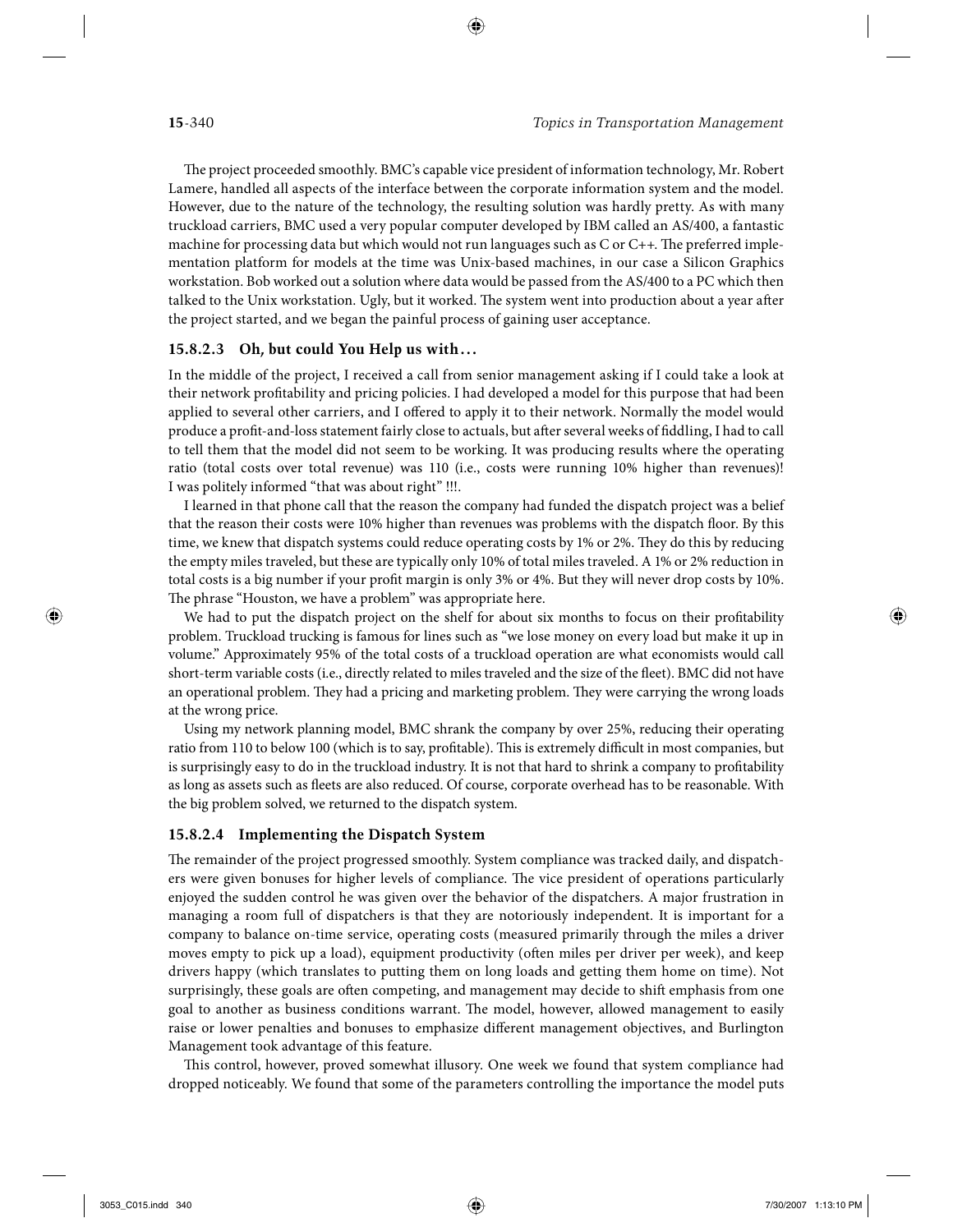on these soft issues had been adjusted somewhat dramatically. We reset the parameters (we had direct access to the Silicon Graphics workstation where the model was run) and called the vice president of operations to explain that optimization models are a little like artificial hearts. You can use these machines to increase or decrease the speed of a patient's heart, but it is also a nice way to give the patient a stroke. Models work the same way. Just because you adjust the parameter does not mean that all the dispatchers adjust equally quickly.

 $\bigcirc$ 

#### **15.8.2.5 Measuring the Impact**

We carefully documented the impact of the model by collecting an extremely valuable dataset. Since the model ran in real-time, we not only received updates to drivers and loads, we were also given, in real-time, actual assignments of drivers to loads. We stored every transaction during a day for approximately 50 days out of a 6-month period. This also allowed us to make changes to the model, and then re-simulate an entire day using actual transactions. With this system, we could make certain measurements from actual decisions and compare them to what the model recommended at that point in time. We measured empty miles, on-time performance and our ability to get drivers home on time. Figure 15.8 reports reduction in empty miles and improvement in getting drivers home for each day that we captured. We found that the model consistently produced improved performance.

#### **15.8.2.6 Prologue**

 $\bigoplus$ 

At first, this seemed like a completely successful project in every measure. In addition, one of my graduate studies, Derek Gittoes, had just started a new consulting firm called Transport Dynamics to implement and maintain these systems. Although the project was quite successful, they did not want to maintain an ongoing research relationship, and a university was not the right organization to provide maintenance and support. By this time, the company was convinced that it was not possible to run a profitable truckload carrier without models to identify profitable accounts and to help the dispatchers. But facing continuing cost pressures, they decided to move forward with the load profitability and driver dispatch systems without maintenance.

A few years later (post year 2000) I received a call saying that the system had not survived the post-2000 transition. Our model was specifically designed to be Y2K compliant (i.e., we could handle dates in two-digit format, such as 00, 01, 02), but we suspected a problem either in the PC interface between the AS/400 and the workstation. But when I asked what their level of user compliance was, they reported that it had dropped to around 35%, a level that I understood to mean that they were no longer using the dispatch system. Knowing that they did not have a budget for maintenance, I recommended that they simply shut off the dispatch system, which they did.



**FIGURE 15.8** Day-by-day comparison of model recommendations against actual performance for (a) reducing empty miles and (b) getting drivers home.